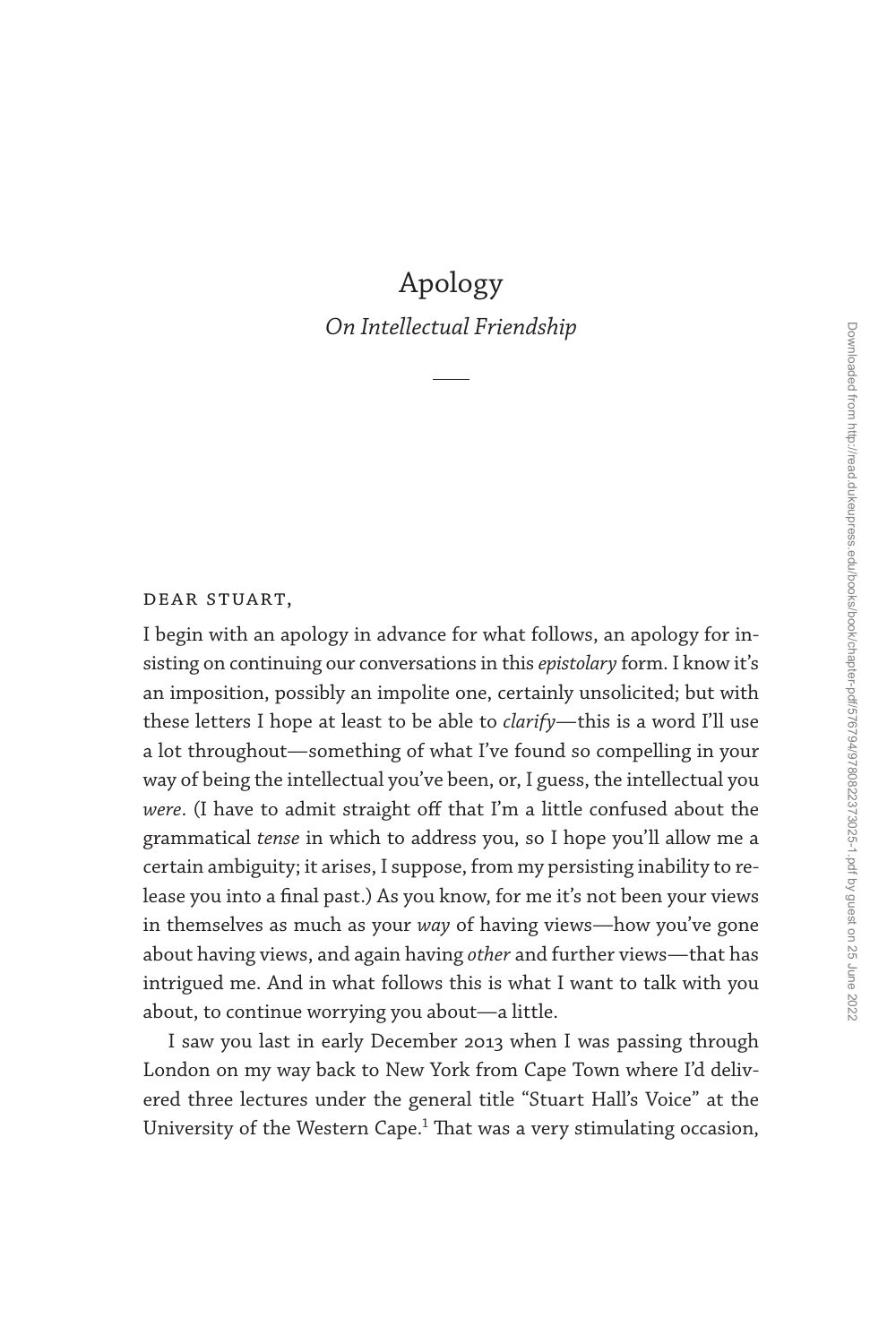rich in innumerable intellectual ways. These lectures were an attempt to expand and elaborate an intuition about you that I'd been harboring for a while and that I'd tried to articulate in a short essay ambitiously called "Stuart Hall's Ethics," first presented, you may remember, at a conference in your honor at the University of the West Indies, Mona, in 2004, and subsequently published in *Small Axe*. [2](#page--1-0) That essay had always seemed to me lamentably underdeveloped, scarcely finished, actually, and I'd always wanted to give its central concern—namely, to connect your explicit voice to your implicit ethics—another go. So, then, returning from Cape Town, and sitting as we often did at your dining table at Ulysses Road, under the blank gaze of a pair of Chris Ofili's sardonic *Afro Muses* (the ones that now grace the front and back covers of this book), we talked about my interest in the idea of *voice*, both in its literal and in its extended, metaphorical dimensions, and of the possible general relation between voice and the *ethos* of an intellectual style. And we talked in this context too about my exploration of the question of *your* voice specifically, and why your voice seemed to me so necessarily an integral part of who you've been, who you were, as an intellectual. Your voice, I suggested to you, might be thought of as sounding the *content of the form* of your ethos of intellectual style. Remarkably, you seemed to find this line of thinking of mine altogether unexceptional. Modestly, as usual, you wondered whether I wasn't making too much of it; but you also volunteered a number of personal anecdotes that suggested your self-conscious awareness of voice—including your own voice—and the possible implications of taking voice seriously for understanding your practice of the intellectual vocation. I couldn't, of course, set out for you the whole of what I wanted to say about voice and style and ethics in the couple of days we had to ourselves in London, but, needless to say, I was very pleased that you found what I was aiming to do in the Cape Town lectures an at least plausible and intelligible way of *approaching* you. That's all I needed.

But then, alas, Stuart, you died one morning early the following year: 10 February 2014. Not entirely unexpectedly, that's true. Not unreasonably, either, given the amount of your pain and discomfort, the sheer fatigu-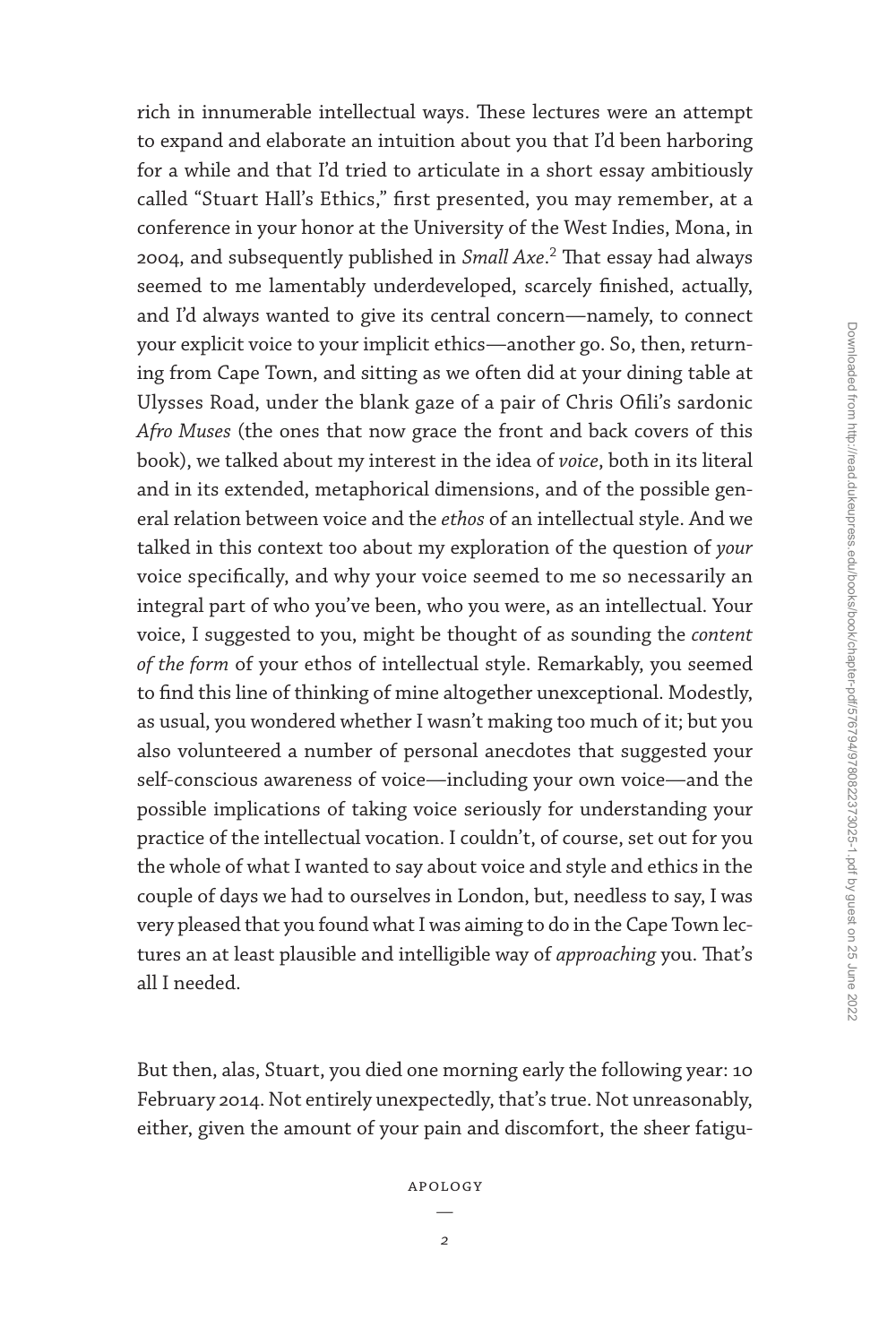ing difficulty of simply going on with the ordinary cares and duties and pleasures of living. Selfishly, though, greedily too, I guess, there were those of us remaining who'd hoped to have a little more of you, for a little longer. It's just that this nonnegotiable fact of death is so precipitous, so vertical in its irreversibly absolute finality. So much is left suspended in the sudden, unlit absence. It's what makes death so radical and so unforgiving an interruption, I suppose, so impossible to really prepare for. Finitude's wake is made up of ellipses . . . an infinite number of them. They mark out the soundless rhythm of eternal *aftermaths*. And what only yesterday had seemed so tangible in our conversations, so concrete, so here and now, however fragile and unreliable the languages of communication, must now depend almost entirely on the even more fragile and even more unreliable figurations of memory to order and shape with meaning and purpose our living sense of loss.

And so, Stuart, having barely set about the task, I found myself unable to revise the lectures for publication in the straightforward discursive form in which I had—perhaps naively, in retrospect—composed and delivered them to my indulgent audiences in Cape Town. That familiar form now seemed to me dismally inappropriate, hopelessly inadequate as a way of rendering to myself, and to others, what I felt I'd been learning from your voice and the intellectual style it sounded. Above all, I found I could not quite detach what I was trying to say in the lectures from the dialogical and exploratory texture of the conversations out of which they had originally grown, around your dining table, and especially from the implicit address and extended duration of those living conversations. Somehow the lectures, delivered while you were still alive, now seemed merely didactic, drained of the presence—and, moreover, the assumption of *continuing* presence—that had animated and driven them in the first place.

Indeed, I was on the point of altogether abandoning the task of revising them when it struck me that perhaps all was not completely lost, that something might yet be salvageable from what I'd written and spoken about you. Because, as it happened, I'd already, tentatively, it's true, begun to explore a mode of communication with you that was seeking, in the face of absence, to preserve and even extend some aspects at least of the character of our prolonged dialogue: the mode of communication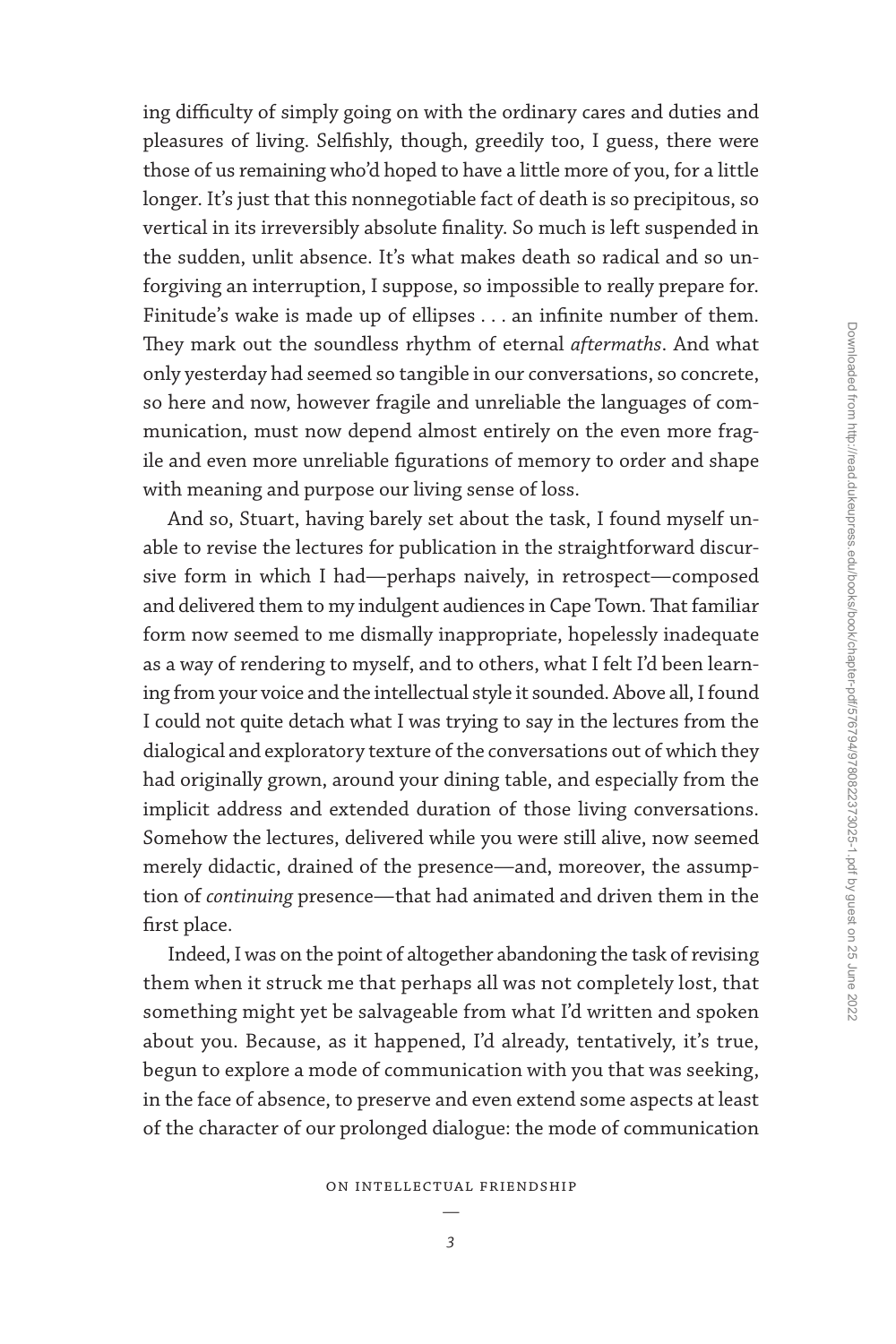of *letters*. I'd already written two of them, experimentally—one on the occasion of your eightieth birthday (about which you whispered to me an unspeakable comment), and the other in the immediate aftermath of your lamented passing[.3](#page--1-0) For some reason, I can't exactly say why, the epistolary form had slowly begun to assert a certain claim on my way of thinking *about* you, and thinking *with* you. It came to me out of the blue, almost, as I was carrying on one of my interminable imagined conversations with you, as I was casting about for the best language in which to clarify our similarities and differences, where I thought our paths intersected and diverged, what we shared and what we didn't.

I suppose, though, that in some way my inchoate attraction to the letter-form grew out of my preoccupation with another somewhat hybrid form, namely, the *interview*, with which I'd been experimenting for many years, including, inaugurally, with *you*, you'll remember[.4](#page--1-0) Hardly what connoisseurs would deem literature—too workmanlike, too clunky—still, for me, the interviews I've conducted have always been more than ways to convey the content of new information about my interlocutors; they have been explorations of form—as much as anything else. Like you, Stuart, I've always been provoked by the problem of *form*, by form *as a problem*, by the relationship between representation and the content of intellectual and political and artistic thinking, by the nontransparency and noncorrespondence of that relationship specifically. And these days I feel more and more provoked by it as we confront the inert cynicism of institutional authority toward conventional (realist no more than antirealist) modes of dissenting or nonconforming intellectual and political and artistic activity. (To me, Stuart, one way of understanding the "cultural studies" you invented is that it is less an experiment with new content, though there was plenty of that too, than an experiment with a novel thinking-form.) Therefore, to me, as I think also for you, form is an ever-present *question* rather than something we should take for granted as decided once and for all by the orthodoxies of doctrines and disciplines. Indeed, it is partly my worry about the adequateness or appropriateness or usefulness of "critical" discourses to their besetting challenges—their contexts of articulation, their problem-spaces—that brought me to the interviews and that has now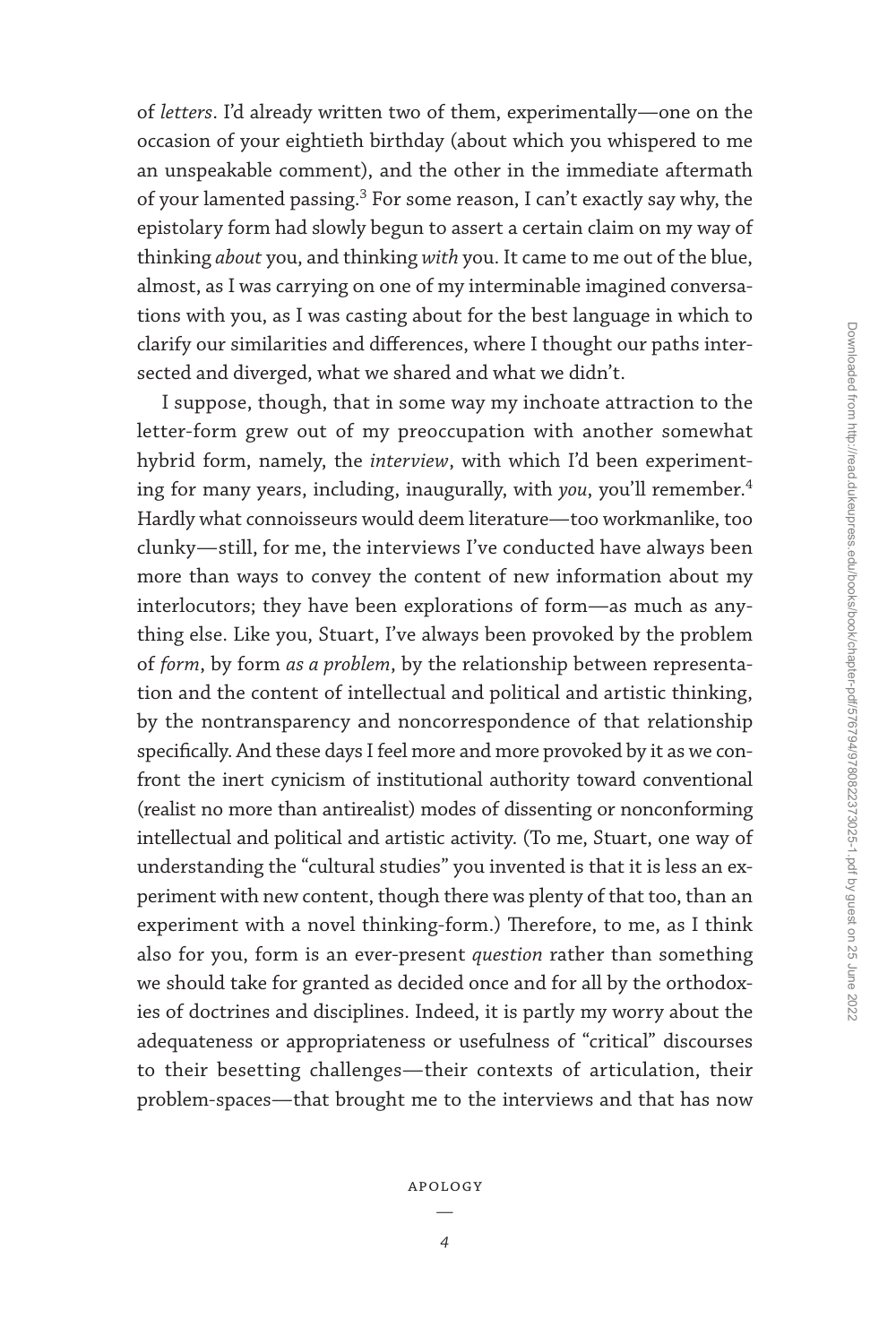prompted me down this epistolary path with you. In some measure, at least, I share the doubts of those like Rita Felski who urge that what has been called "critique" in various guises of method and mood stands in need of a good deal of rethinking.<sup>[5](#page--1-0)</sup> In my view, as I've said elsewhere, part of the issue turns on the overbearing conceits of omniscience that critique seems unable (even where allegedly willing) to cast off. $6$  Like an indulgent sovereign, critique seems invariably to stand, knowing and aloof, outside the community for whom it claims to speak, needing from its object of scrutiny nothing more than a passive, mute acquiescence. I know you had your doubts about certain tendencies in critique, Stuart (about "critical theory" most especially, its reflexive will-to-truth), but given your commitments as an actively engaged intellectual, perhaps you wouldn't have quite agreed with the formulation of my objections here. Still, persisting, in the following letter I will offer you a contrast between a "critical self" who is an agent of critique, and a "listening self" who is an agent of attunement and receptivity, and suggest that you, Stuart, were as much the latter as the former, possibly even *more so* the latter than the former.

As I have tried to use it, the interview has been precisely a way of evading critique while nevertheless practicing discerning and engaged thinking-with-others; specifically, it's been an experiment with the relation between form and historical-biographical-generational knowledge. And as I've said before (perhaps also to you, though I don't remember if I put it quite this way), what has especially interested me about the craft of the interview, so to call it, about its partly performative and partly contemplative craft, is the constitutive relation to dialogue and time it organizes. In a special way, the interview embodies (or, at any rate, *potentially* embodies) the *temporality* of dialogue. Its dynamic hermeneutic structure is that of the unfolding of question-and-answer; its motivation is more tentatively exploratory, clarifying, and reconstructive than explicitly critical or even analytical; and its medium is first and foremost that of *voice*—voice lived unevenly and somewhat asymmetrically, it is true, but nevertheless plurally and cooperatively, in a temporally open and recursive dialectic of speaking and listening.<sup>[7](#page--1-0)</sup> Proximity and provisionality are therefore part of the very weaving of an interview—at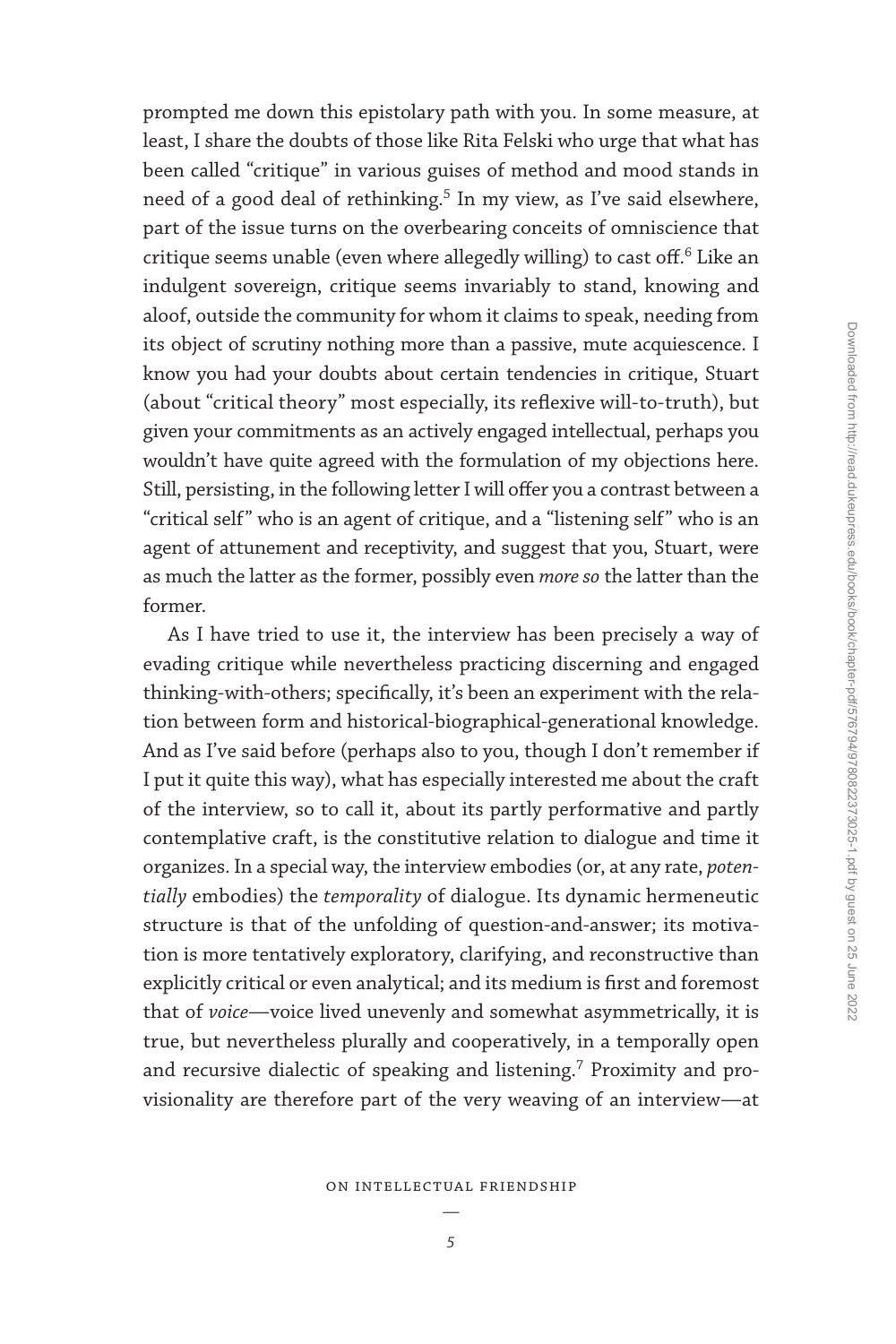least, such as I've tried to make use of the form in the many long interviews I've conducted with Caribbean intellectuals and writers over the years.

And so now, Stuart, I want to speculate, even wager, that perhaps the letter-form might share at least some of these dialogical and temporal virtues, and might potentially disclose others distinctly its own that will help me clarify to us both what I think is going on with your voice in your style. You'd know better than me, I'm sure, that the letter-form is an old and almost legendary literary device for narrative fictions—from Samuel Richardson's *Pamela* (1740) and *Clarissa* (1748) to Alice Walker's *The Color Purple* (1970) or C. L. R. James's *The Nobbie Stories for Children and Adults* (2006), to cite some obvious (if not always juxtaposed) examples. But more interestingly to me, in this context, anyway, the letterform has also inspired such diverse and differently motivated instances as Georg Lukács's "On the Nature and Form of the Essay: A Letter to Leo Popper" and Françoise Sagan's "Lettre d'amour à Jean-Paul Sartre," in which an epistolary technique blurs the boundaries between the fictive and the nonfictive, between essay and story, between the philosophic and the literary, and offers me therefore a hybrid genre in which to consider, however preliminarily, some otherwise obscured questions about voice and style and ethos.<sup>[8](#page--1-0)</sup> For like the interview, the letter, notably, is an explicitly *speaking* form. It is alive, almost. A letter dispatched is always an act of *address*; a letter received is always someone *heard* from. As with the interview, the letter is enacted in the register of voice—or the *mimesis* of voice—in such a way as to call into being, to activate, the dialogical presence of a specific interlocutor. In the case of the epistolary interlocutor, however, this presence of the other, my putative correspondent, is a *physically* absent one. We are not copresent to each other's discourse. Indeed, as we write, we live suspended in the temporal delay between the letter's dispatch and the anticipated arrival of the returning voice. *Waiting*, I'd say, marks the letter's poetics of time, the projected duration that orients its shared imagination of dialogical possibility and expectation. My correspondent's reply, the letter's arrival, however belated, however postponed, completes—provisionally, for the time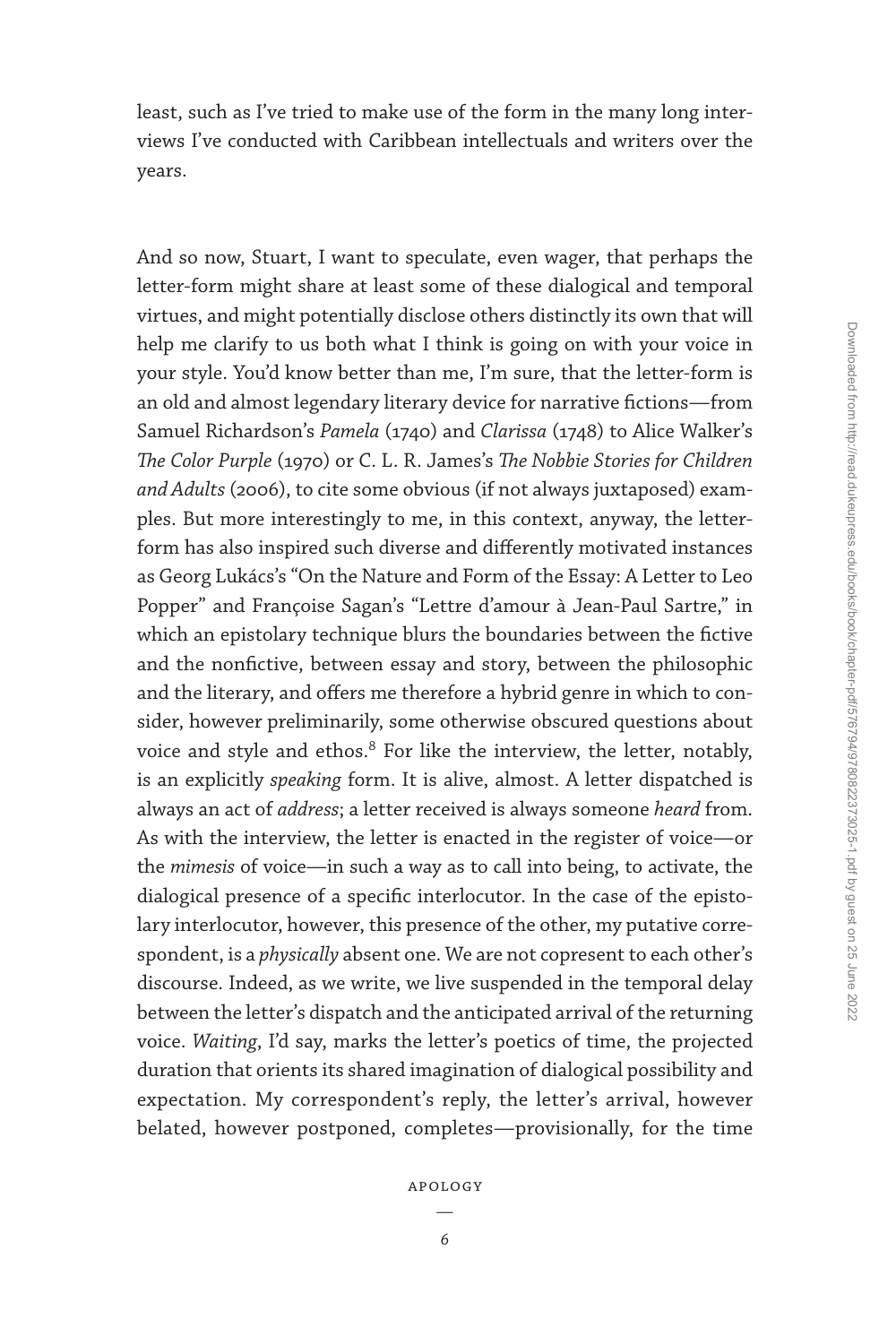being—a *hermeneutic* circle of sorts. This perhaps is the implicit, minimum plurality that constitutes a *correspondence*. But alas, Stuart, what if, like you, my interlocutor has passed on—is now dead? How will I henceforth animate my expectation of our conversation's futurity? How much waiting can I endure? How will I anticipate the give-and-take of clarifying response that not only enlivens real dialogue, real exchange, but enables real learning and real unlearning as well? What mortal handicap, then, does this epistolary design augur? What act of imagination will my restorative desire to continue speaking to you in this way solicit? What grammatological fiction—or forgery—must I participate in if now I'm speaking to a ghost? You can see I'm full of uncertainties here. I'm already at sea. Now that you're no longer here, Stuart, I will be obliged to guess at what your reactions might be to what I'm saying to you, *about* you, and I'll have to hope that you won't mind if here and there I falter or misstep, or inadvertently take liberties with you I might not otherwise take. Here, maybe, are some of the privileges and hazards of presuming to converse with the dead.

But, to continue my wager, the letter-form potentially does something *more* than merely preserve and enlarge the dialogical voice in its temporal experience and in its elegiac mood—or, maybe it does something *else* in the course of doing these vital things. The interview, remember, though not a completely impersonal or detached form, is not exactly a solicitously familiar one either; its merit, it is true, is that it is not an abstractly critical interrogation like the monograph of an anthropological or philosophic treatise. But still it depends on relationships of proximity in which, generally speaking, nothing more than studied acquaintance is needed to drive the intellectual process forward. By contrast with this, Stuart, I want to suggest that the letter is potentially the literary embodiment of a quality of relationship that might be called, simply, *friendship*. As a way of keeping company with special others, the letter seems to me uniquely able to disclose, or, less passively, to enact, some of the relational sentiments and virtues we commonly think of as internal to friendship: among them (and in no particular order), affection, loyalty, indulgence, sympathy, complementarity, tolerance, equality, stability, candor, respect, truthfulness, liberality, trustworthiness. In this sense, more than any other literary form, I believe, the letter has the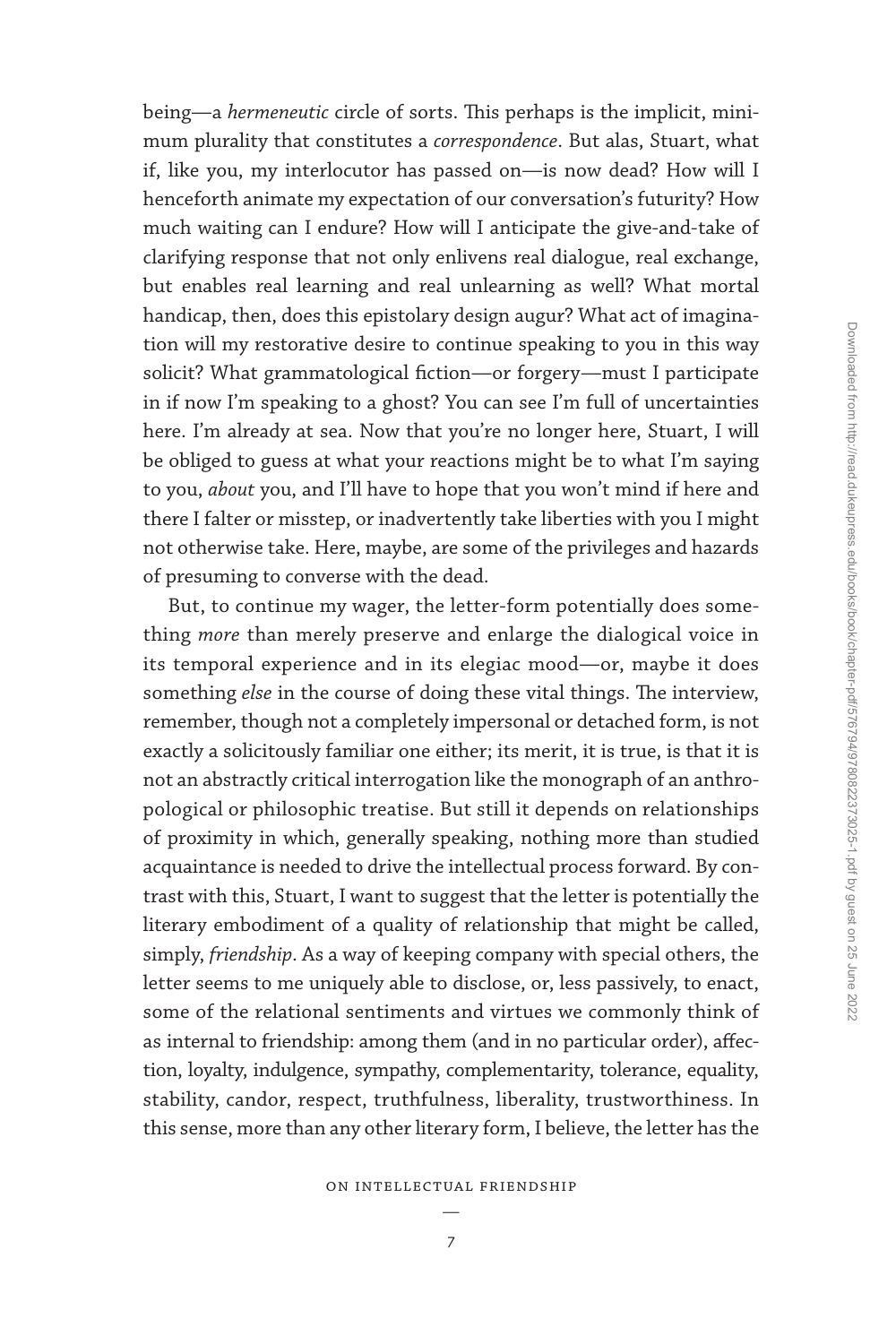capacity to *honor* friendship—to give friendship its measure and its due. You'll begin to see what I mean, Stuart, if you think, for example, of the published correspondence between those legendary friends Karl Marx and Friedrich Engels. In the warmth and knowing familiarity and affection that saturates their epistolary exchange, you can see how their relationship (with all its itinerant, embattled uncertainties) sheltered their personal and intellectual lives, and even (to a very poignant degree, however precariously) enabled the very survival of their radical political projects.<sup>[9](#page--1-0)</sup> Or, again, and perhaps more important to my considerations, think of the letters between Hannah Arendt and two very different longlasting friends of hers from two very different literary-philosophic and geopolitical worlds: Mary McCarthy, on the one hand, and Karl Jaspers, on the other. In Arendt's correspondence with them you catch a glimpse of the contrasting tones of intimacy and concern and regard and rapport that nevertheless equally lit and enlivened the many years of their respective friendships.<sup>10</sup> You didn't much read Arendt, I know, Stuart (didn't quite see the point, you once told me). But I will hope to persuade you along the way—as I will with other thinkers you didn't much read—that she is useful to think with across many of the dimensions that mattered to us. And certainly in this respect, specifically, Arendt was a great, and more, an instructive, believer in the powers and promise of friendship, of what friendship potentially secures and enables in a relatively protected space that is neither exactly home nor world, neither exactly private nor public, but an unsystematic overlapping of both together.<sup>11</sup>

Anyway, Stuart, I'm sure you'll be relieved to know that while I do believe the letter *could* be a usefully didactic form I do not at this point intend to take you on an extended scholarly excursus through the great archive of writings in the history of Western literature about the value of friendship from, let's say, Plato and Aristotle and Cicero, among the ancients, to Michel de Montaigne and Immanuel Kant and Ralph Waldo Emerson and Maurice Blanchot and Michel Foucault and Derek Walcott, among the early and later moderns—a relentless parade, you'd have been sure to point out to me, of *men* fixated on men.<sup>12</sup> And indeed it is true, the literary-philosophic history of friendship is largely (if not entirely) the normative story of male homosociality, a point not unimportant to Foucault's brief but suggestive reflections on the privilege of friendship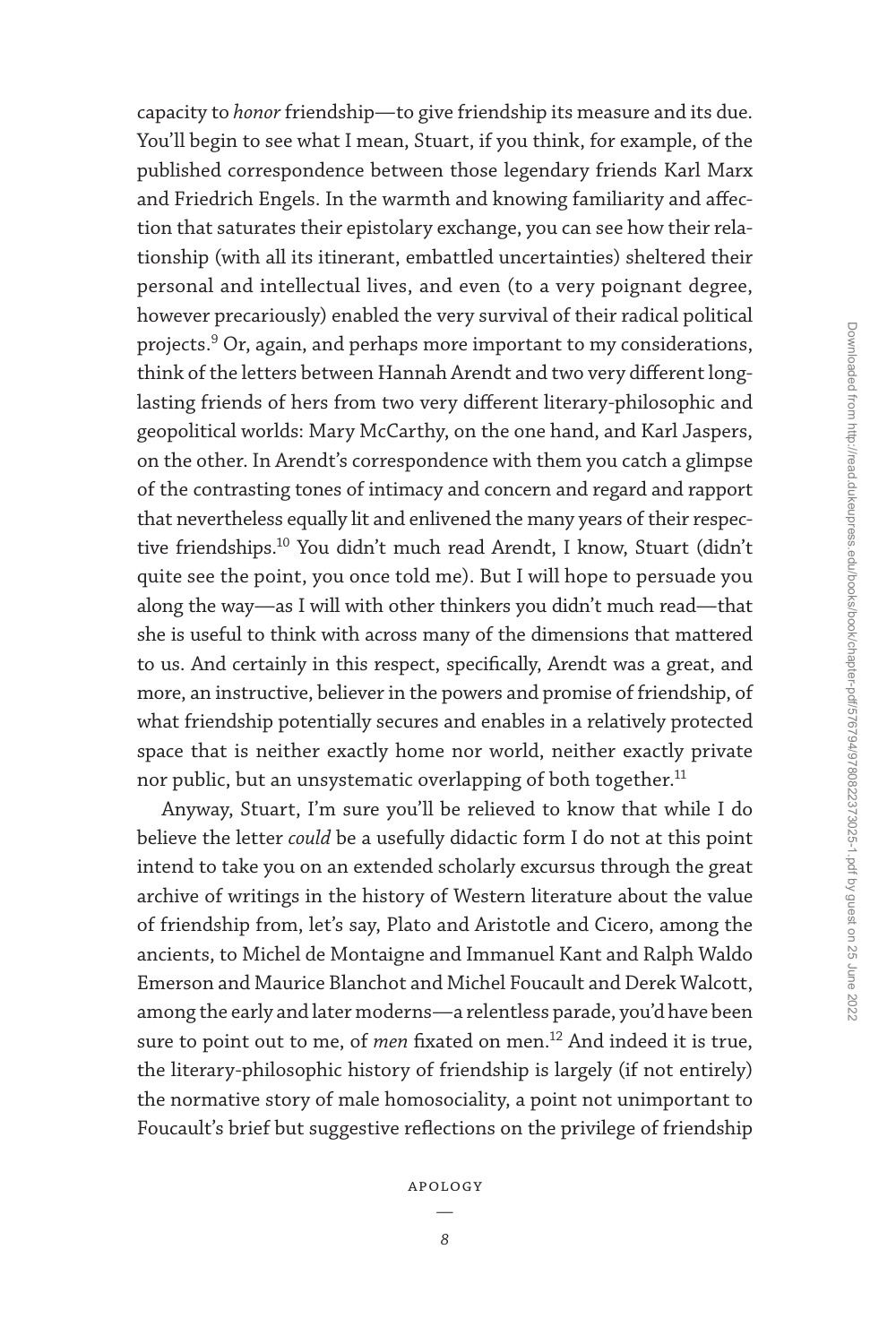"as a way of life.["13](#page--1-0) You will appreciate, though, I hope, Stuart, that while it will be Aristotle and Arendt (and Aristotle partly *through* Arendt) that stir much of my thinking here, I've also learned a lot from Cicero and Montaigne and Blanchot and Walcott especially, because their moving reflections on friendship (the first enacted, notably, as an imaginary dialogue, the other three as meditations) take the specific form of eloquent remembrances of a recently dead friend: in Cicero, Laelius remembering Scipio; in Montaigne, his remembrance of Etienne de la Boétie; in Blanchot, his memorialization of Georges Bataille; in Walcott, his evocation of Robert Lowell. This is where I find myself with you. To what extent friendship as a vivid idea is *retrospectively* called into being, to what extent it is largely if not only an effect of aftermaths, of looking back, and for this reason a value recalled principally in tones of *elegy*, I can't say. I have the sense, though, that part of what brings friendship's virtues into view, or better, into intimate experience, is precisely the irreversible vacancy that opens with the loss of friendship's company.

In recent decades, so it is said, there has been something of a revival of literary-philosophic interest in friendship.<sup>14</sup> You'll hesitantly ask me what has prompted this revival, and to tell the truth I'm not altogether sure. But it seems to me a very plausible and indeed attractive suggestion that it might have to do, at least in part, with some contemporary trends in approaches to normative ethics. I mean in particular the emergence of directions of ethical inquiry that are equidistant from, on the one hand, Kantian deontology (with its emphasis on rules and duties) and, on the other hand, utilitarianism (with its emphasis on the consequences of action), and that at the same time are more oriented toward varieties of Aristotelian virtue ethics (with its emphasis on the moral education of the excellences of character). As I've only just suggested, Kant himself didn't completely ignore friendship in his account of the doctrine of virtue, specifically moral friendship based on the union of love and respect, nor for that matter did John Stuart Mill, in his discussion of friendship in marriage, for example, in the last chapter of *The Subjection of Women*. [15](#page--1-0) Still, Neera Badhwar is probably right to underline that on the whole both Kantianism and utilitarianism have largely neglected to treat friendship seriously as a generative ethical good.<sup>[16](#page--1-0)</sup> You'll see, Stuart, as we proceed, why this turn in ethical inquiry toward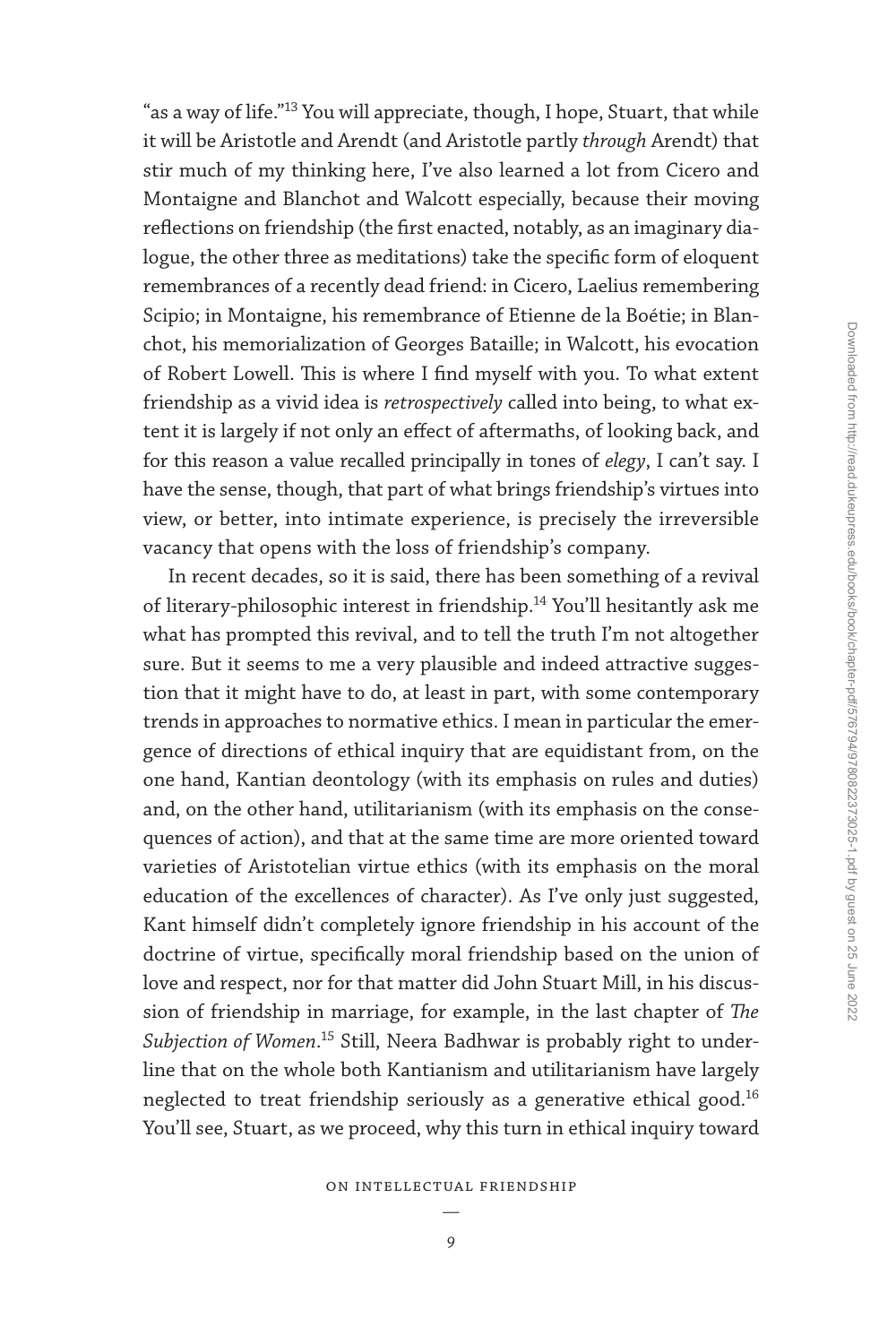"virtue ethics" is of broad interest to me, how it connects to other preoccupations of mine—the idea of tragic conflict, among them—and in particular how it helps me frame a discussion about other excellences, such as generosity, that I discern in your intellectual practice. Indeed, generosity is one of the cardinal virtues, and one that lives in the neighborhood of "end friendships," as Aristotle understood those special relations that disclose their own intrinsic values.<sup>[17](#page--1-0)</sup>

Now, central to Aristotle's theory of friendship is his memorable idea that a friend is essentially "another self." This is a frequently deliberatedupon formulation, and I don't want to be waylaid by the thicket of arcane philosophical discussion that surrounds it.<sup>18</sup> For my purposes, I shall take Aristotle to be suggesting by this basically that friendship with others is based, first and foremost, on friendship with oneself, or more precisely with the other-in-oneself with whom one feels able to carry on an inner dialogue.<sup>19</sup> We'll see later on, Stuart, that Arendt puts this idea to very instructive use in *The Life of the Mind*, in describing the "two-in-one" of the activity of thinking—thus making a link between friendship and thinking that is very suggestive to me (even if I am not going to be in entire sympathy with her formulation), because what *thinking* was for you and how it connects to friendship are at the heart of my preoccupations in these letters.<sup>20</sup> But for now it's enough to appreciate that a friend is best understood as a person who embodies those qualities that make the externalization of the dialogue with oneself possible. If I can talk to you *as if* I'm talking to myself, in other words, *that* is friendship. Put in a somewhat quotidian way, a friendship worthy of the name is a *good* that grows voluntarily with time and familiarity out of the rapport between individuals whose difference and similarity enable them to recognize something of value in each other, who treat each other with constancy and respectful goodwill, and who (whether or not they themselves are good) wish only for the good in the other.<sup>21</sup> Unlike kinship love and erotic love, friendship, which C. S. Lewis called in his accommodating Christian way the "least natural of loves," the least necessary, but also the least jealous, draws nevertheless from a mutual recognition of something held in common, and is salted, seasoned, by a reciprocal expectation for the kind of talk and company that meaningful dialogue entails.<sup>22</sup> Not grace, then, exactly, that Lewis's charity maybe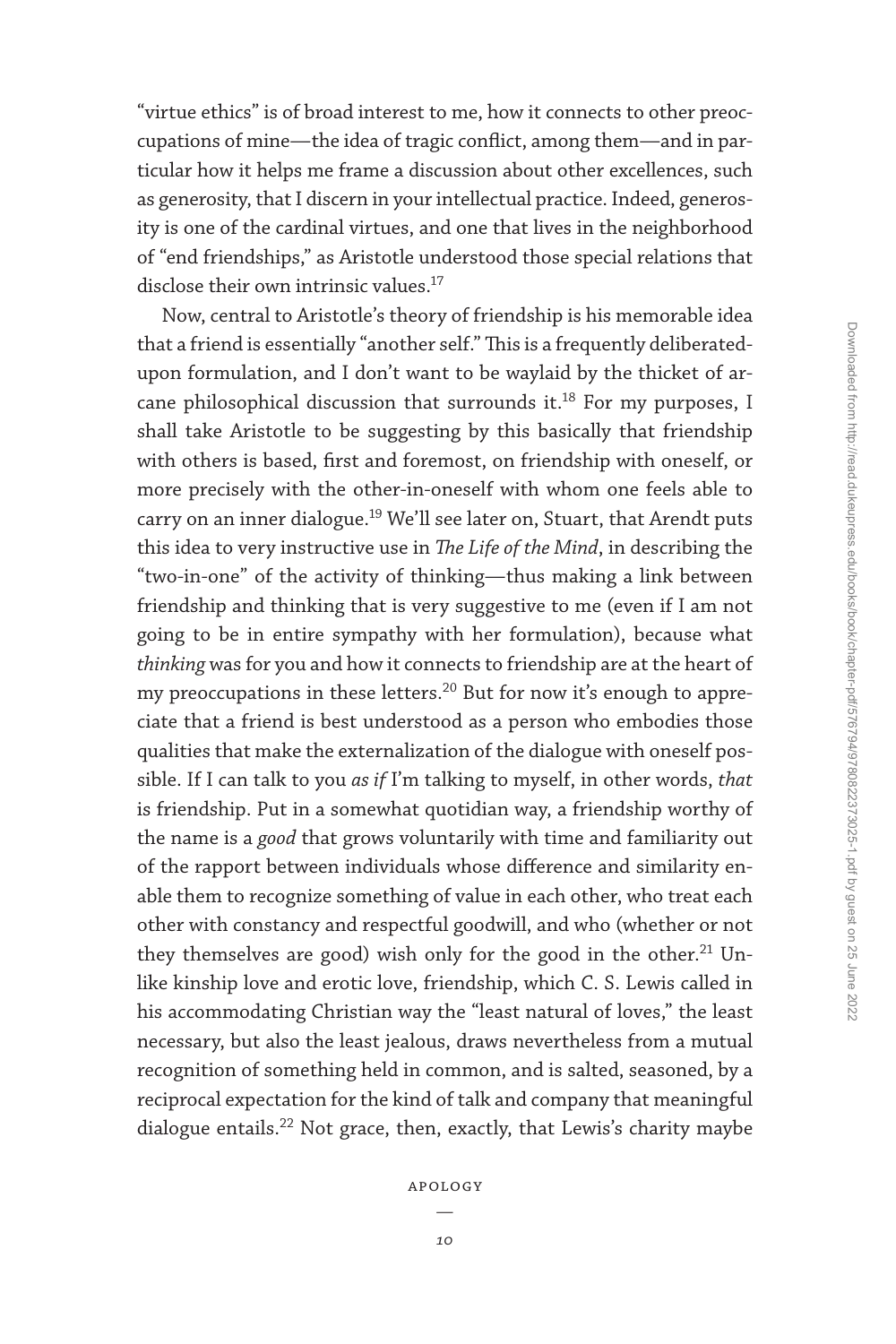brings, but something paradoxically at once nearer both the ordinary and the extraordinary.

At any rate, Stuart, considering friendship in this way helps me elaborate my intuitions about you because it reminds me of how much you yourself valued the company of friends, the fellowship, companionship, comradeship, they make possible—indeed, that with you, autonomous self-sufficiency was never a great aspiration, never an admired virtue. It reminds me that with you, speaking and listening (and therefore *voice*) were precisely organic modes of enlarging your self-awareness through your always-evolving awareness of others, the widening and deepening circle of others who could be thought of as dimensions of your extended self. But most of all, Stuart, it reminds me of some of the qualities of *our* friendship and offers me some conceptual resources with which to talk about it in the context of these letters. It helps me to talk, for example, about the familiarity-and-difference that animated our friendship, a familiarity-and-difference that, of course, was multidimensional but in defining ways was, I suppose, both generational and intellectual. I mean that we felt, I believe, a sense of kinship and recognition in displacement from Jamaica and all that that means symbolically and existentially, the sense of the loss of an assumed context of belonging. This is a Jamaica, moreover, that we knew from within a similar social and familial milieu and yet from different generational experiences and perspectives. It is not unimportant, for example, as I've said more than once, that we were shaped respectively by two especially volatile moments in Jamaica's modern political history: you by the decolonization of the 1940s, me by the socialism of the 1970s. But we lived our displacement from these Jamaicas through different metropolitan locations, in different political-historical conjunctures, and through different intellectual frames and commitments. Not surprisingly, then, our conceptual languages, though not necessarily at odds, were never identical to each other, were never seamlessly in harmony. Indeed, though I'd say they were sympathetic languages by and large, sharing some of the same sources and projects, they stood somewhat at an angle to each other, by turns converging and diverging in ways that, nevertheless, for better or worse, kept us talking to each other. And in this respect, one of the not-irrelevant things we talked about was our respective relation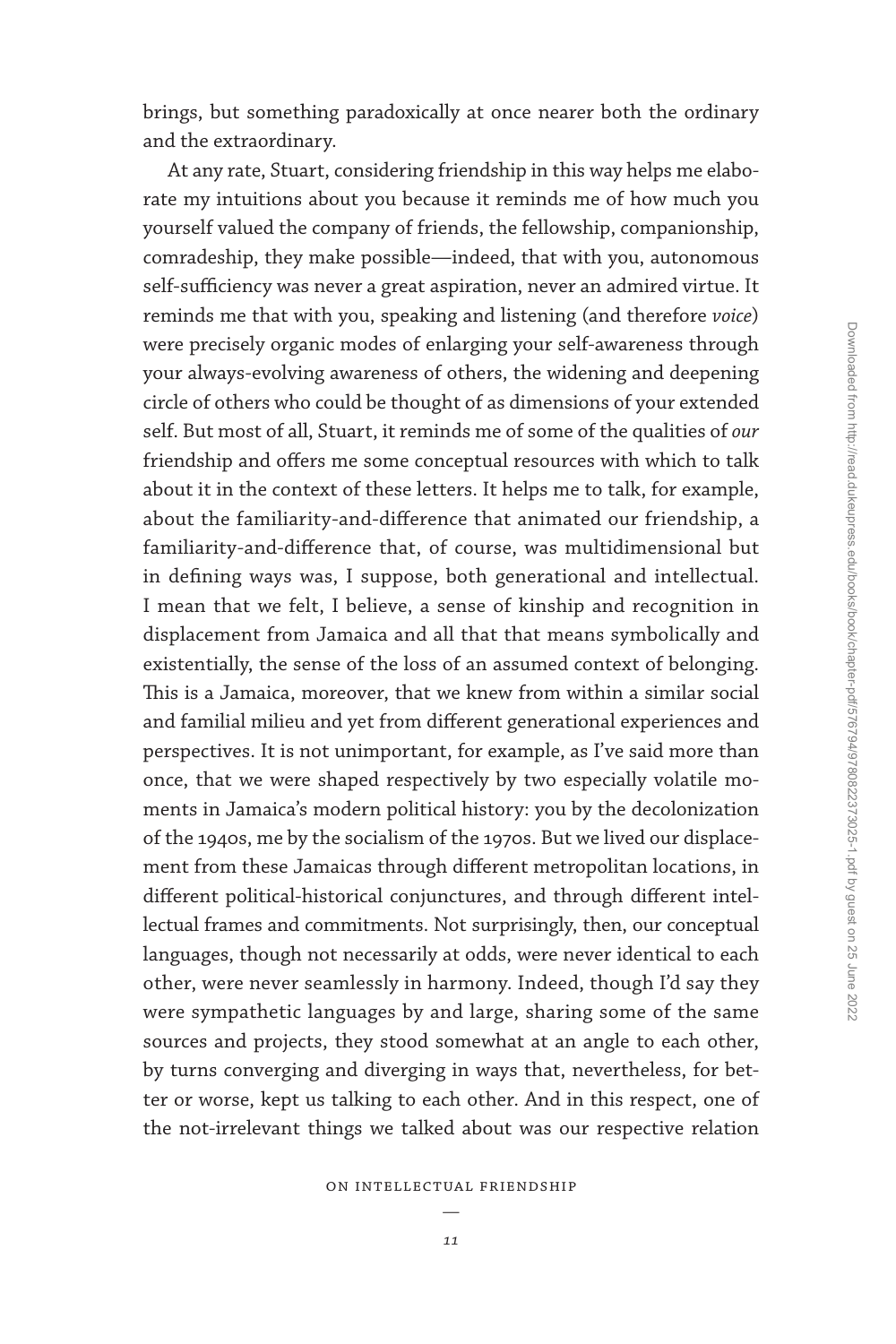to "theory"—our senses of the discourses that constitute it, our senses of its role in the conduct of our intellectual lives. Or to put it another way, we read through different (if adjacent) archives—me often a philosophic and political-theoretical one, you a cultural-political one. Or to put it yet another way, but with a significant bearing on our styles of discourse, where you found yourself arguing with "essentialists" I find myself arguing with "anti-essentialists." These are not exact designations, of course, Stuart, but you know what I'm trying to get at; I'm saying only that our sense of familiarity-and-difference seasoned our friendship with an endless back-and-forth exchange and drew us to each other's work—less as a matter of adopting each other's perspectives (though, to be sure, we borrowed here and there) than as a matter of reciprocal learning and mutual clarification. I'll come back to this in a moment.

Now, for most writers who take up the theme of friendship, what matters principally is *personal* friendship, that is, expressly, the moral character of the bond of amity and pleasure and mutual goodwill and concord that secures and sustains the relationship between individual friends. Friendship is first and foremost a personal relationship, undergirded by passions and voluntarily assumed duties.<sup>23</sup> Undoubtedly this is the form of friendship that stands out most prominently in the canon, and rightly so. To this, of course, must immediately be added specifically *political* friendships, that is, friendships that are comradely solidarities and that have, as a consequence, a public, civic dimension. This is a form of friendship that resonates throughout the classical literature, in Aristotle and Cicero, for example; and it is certainly of explicit interest to Arendt.<sup>24</sup> What mostly interests me, by contrast, Stuart, is less our personal than our *intellectual* friendship, or what the former enables or implies (or *ought* to enable or imply) for the latter. By intellectual friendship I mean to focus on that dimension of friendship that offers a *dialogical context for thinking*. I'd tried to explain to you on one or two occasions, you'll remember, in between my other importunities, the sort of concern that gathers about this preoccupation with the relation friends might have to each other's intellectual work. Partly, this concern emerges out of the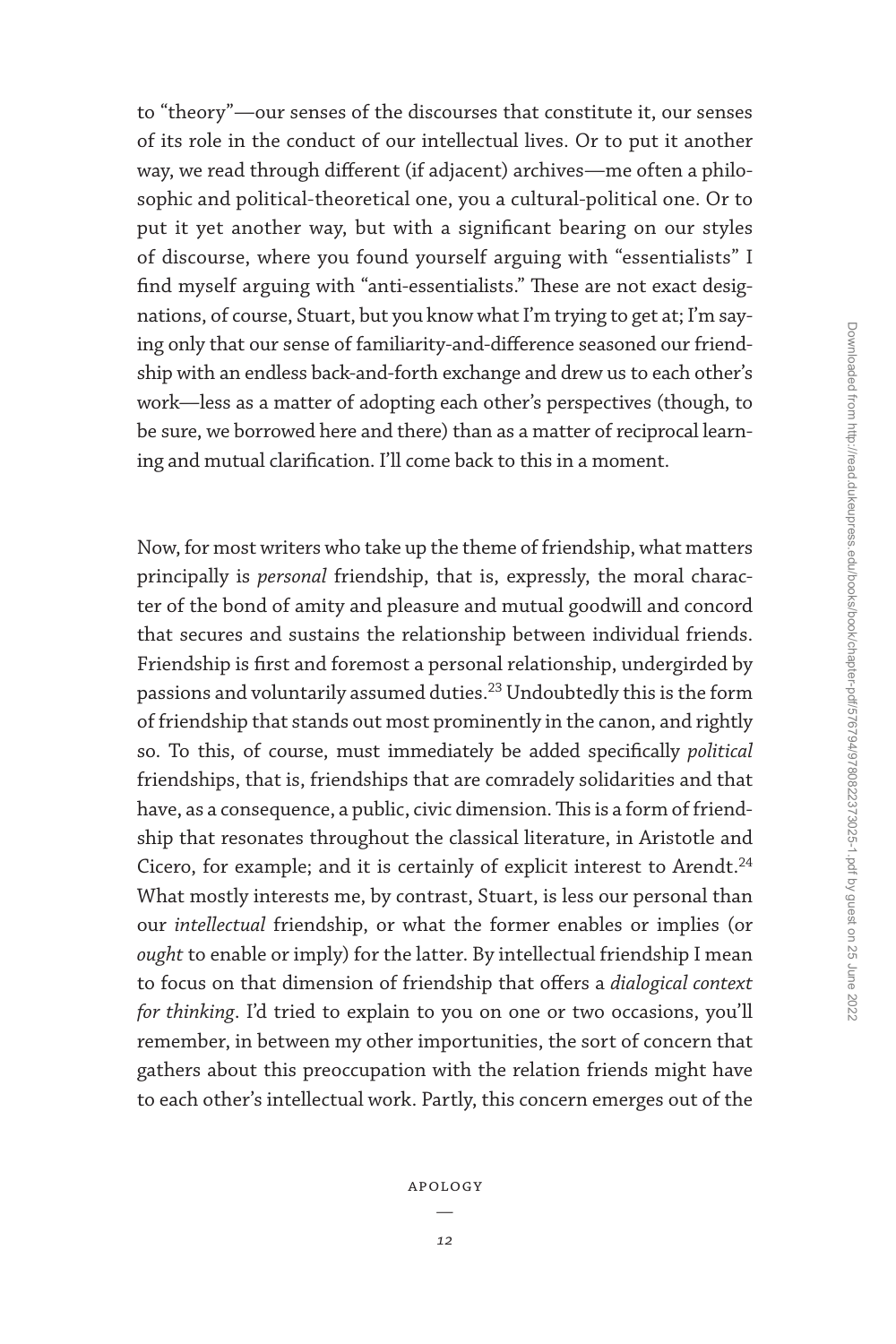same doubt I've already articulated regarding critique, that is, what we do when we criticize the work of others.<sup>25</sup> Here I want to wonder what the implications of friendship are for the practice of criticism.

Let me ask it formally this way, Stuart: How should we approach the intellectual work of those we know well and, moreover, admire and honor? This is the general question about my relation to you that compels me. To put it slightly differently: What do friends *owe* each other intellectually? Are the obligations—say, of frankness, or of the offer of counsel—that obtain within the context of personal friendship central to the *intellectual* relationship between friends? When I read the work of my close friends, for example, should it provoke me into an attitude of "interpretation" or "explanation," or should it rather solicit from me some other mode or stance of intellectual consideration? I believe, Stuart, and I believe it more and more, that friendship might indeed have a bearing on how we should think about the intellectual work of those we know and admire and honor. It is, so it is said, one of the great consolations of personal friendship that not only is there a rough "harmony of interests" (Cicero) between friends but also, since friends are "ends" in themselves (Aristotle), this presumed convergence has always to be tempered by a measured "respect" (Cicero, Kant) for divergences and pluralities, and even irreducible conflicts (Arendt). So the question arises, if my friend is my "other self," what is the role of "disagreement" and "agreement" in *intellectual* friendship? Note, again, Stuart, that this is not a question about my *moral* attitude toward your views or behavior as such—whether they are, for example, "virtuous," as Plato and Aristotle and Cicero might have been keen to know (their idea being that friendship is only possible between people who are virtuous). I'm talking here about my *hermeneutic* relation to your intellectual work, and I'm asking whether agreement and disagreement are relevant to the vocabulary or to the virtues entailed in understanding each other. My working suggestion here is that these are at best minimally relevant. My suggestion is that what *is* relevant first and foremost to intellectual friendship is something more like an attitude of *attuned awareness* of the work of those we know and admire and honor—an attuned awareness, specifically, of something more than the substantive argumentative details of their intellectual contribution, an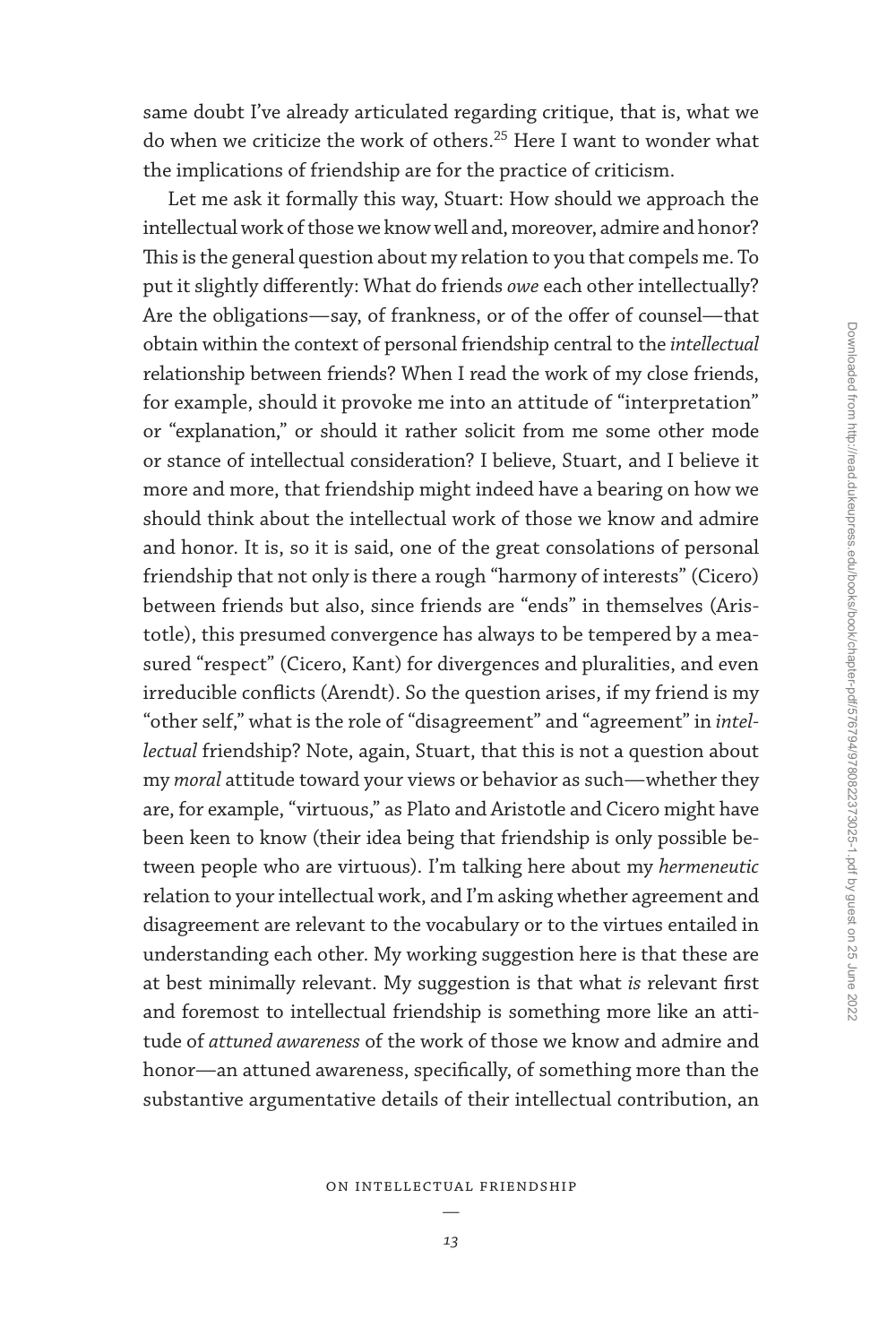appreciative awareness, one might say, of something like the integrity of the ethos and style disclosed in their work.

What intellectual friendship solicits, I believe, is an attitude of attentive receptivity, a readiness to appreciatively hear where the other is coming from. I believe this attitude comports with your intellectual intuitions, Stuart, your way of relating to the work of those who were significant to you. In my opinion, this attitude that intellectual friendship solicits does not depend on a necessary *convergence* between the respective views or perspectives or frameworks of relevant friends. To the contrary, an attitude of attentive awareness, such as I am commending here among intellectual friends, may well rely *more* on the resources of difference; it may well require sustaining a nonjudgmental and nonprescriptive *tension* between our views or perspectives or frameworks—a tension, the friction of a receptive resistance, that obliges some amount of *translation* to be constantly at play so as to enable each of us to gain some uptake on what the other is saying. This would be a continuous process, perhaps, of trying to evoke, or to *render* (that might be the better word), the ethos and style of the other's discourse in an idiom that is not necessarily or precisely their own. You can tell Stuart that such an attitude of receptivity does not aim at, or amount to, "explanation" in any respectable sense. But might it be a version of "interpretation"? I'm not completely sure. I'd say that the hermeneutic stance I'm gesturing at is one that aims more at *clarification* than at interpretation (or, if one were to insist, at interpretation understood as a *mode* of clarification).

You will immediately ask me what I mean by this, I know, Stuart, and rightly so, because for you too clarification was a term of art: I remember your use of it, for example, in your 1980 essay "Cultural Studies and the Centre: Some Problematics and Problems," in which you talk about the center's journal, *Working Papers in Cultural Studies*, being concerned not with a "descriptive definition or prescription of the field" of cultural studies but with a "sustained work of theoretical clarification."[26](#page--1-0) Or again, later, in the famous 1988 "New Ethnicities" essay, you talk about a practice that aims to "clarify" rather than "pre-empt" issues.<sup>27</sup> So to me clarification is recognizably one of your own hermeneutic orientations. And I take my uses of it here to be allied to yours, if drawn from different sources and toward different concerns. As you already know, and as I've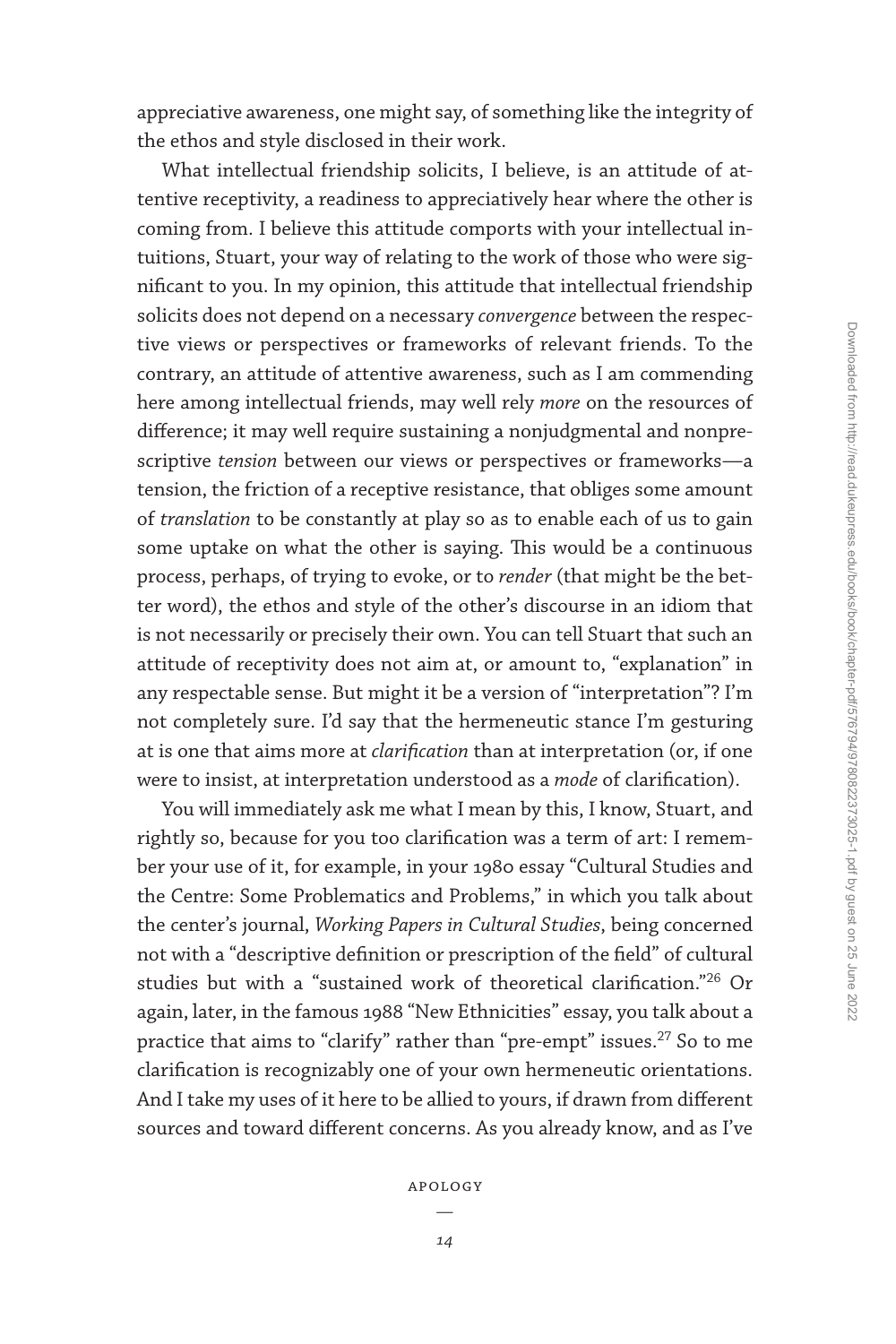underlined earlier in talking about form, I'm not aiming at a critique of you or your work; I've no desire to get *beyond* you, wherever that would be. I am not even minimally trying to explain you to anyone (except maybe myself). I can't claim to be in command of the real Stuart Hall whoever that might be (in fact, I wonder whether *you* were in command of him, whether, to the contrary, the absence of that command wasn't part of your point about "provisionality" and all that). And yet, Stuart, it is self-evidently true that I find myself talking with you, about you, here and elsewhere, and therefore tacitly at least invoking some "you" and some "aboutness" about you. I can't help it. There is therefore a hermeneutic at work in my relation to you that is not adequately covered by the term *interpretation* and that invites, rather, the more open, the more receptive, the more appreciative idea of clarification. I mean to suggest that clarification may be a better way to think about the internal goods to be derived from intellectual friendship. For clarification, notably, is not concerned principally with the truth as such of another's discourse. And consequently it doesn't present itself in an adversarial or combative attitude. Overcoming is not its ideal horizon. Rather, *learning* is what clarification seeks, encourages, more and better learning, and therefore what it aims at hermeneutically is that solicitous and receptive and dialogical attitude that cultivates the possibility of learning. Or again, clarification calls upon something already incipiently, discernibly, there in the ongoing dialogue, and calls for its amplification, elaboration. Clarification calls for a practice of reciprocity, but it need not be a reciprocity of a procedurally equal or symmetrical kind. Indeed, it is often an uneven or unequal or asymmetrical reciprocity—as I've said about intellectual friendship especially across generations, there is typically someone who seeks understanding and someone from whom understanding is sought.[28](#page--1-0)

When I think of clarification, Stuart, I'm put in mind of something like the intellectual *attitude* one finds at work in the later Wittgenstein again not exactly one of your go-to heroes, though I've known you to reference the idea of a "language game" at least once in the context of talking about language and its uses.<sup>[29](#page--1-0)</sup> In any case, I have in mind the character of work such as *Philosophical Investigations*, or *Culture and Value*, or *On Certainty*, work in which we not only see Wittgenstein altering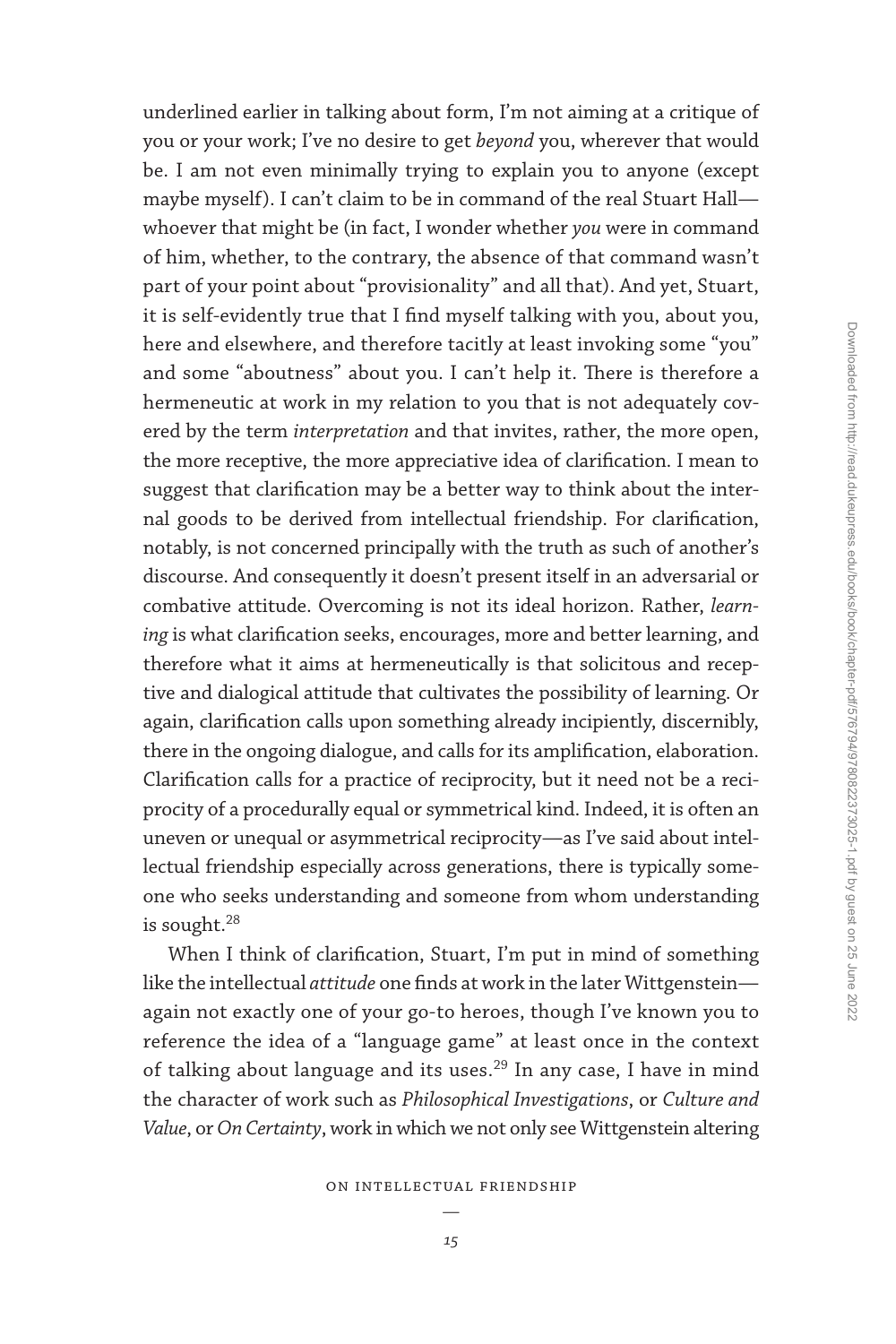his very *idea* of what *thinking* is but also see him *carrying out*, *carrying on*, thinking, on the very page in a testing, exploratory way. Indeed, I confess I'm less interested in Wittgenstein's theory of language, however that might be defined, than the work his writing *does* in, about, and through language.<sup>30</sup> (I'm reminded of Susan Sontag's illuminating re-mark that Wittgenstein practiced philosophy as a kind of "art form.")<sup>[31](#page--1-0)</sup> I'd say that the point for me of the approach to thinking exemplified in these works on the vagaries of ordinary language (even if Wittgenstein didn't himself explicitly say this) is precisely *clarification*: the putting to work of a recursive linguistic phenomenology, really only a practice of re-description, that seeks no more than to worry about, to elucidate, to draw out or make less inchoate or obscure, the assumptions and values and orientations already normatively at play in the discourse or text at hand. Clarification is a way of approaching thinking—and learning that aims to make us more aware of what we are saying or doing. Thus you will recognize, Stuart, that on this view what clarification entails is not the tiresome drive for some final propositional truth, something beyond itself that will signal the authoritative end of the inquiry. Clarification is not a means to an end other than itself; it is its own end (perhaps, at once, its own cognitive and moral end). And, of course, as such it is an endless end. That is to say, clarification involves endlessly saying the *next* thing, never the last thing. Clarification therefore does not presume the possibility of resolution; on the contrary, there is no presumption of closure, only successive, provisional resting points along the way where we gather our thoughts for further dialogical probing.

It's obvious, Stuart, that I take you to be an exemplary intellectual, but in the sense that I find you good, that is, productive, to think with, to think through. If I repeat that this has less to do with the content of your thought than with the style of your thinking—what, in effect, I am calling your voice—it's only to underscore the paradoxical matrix of friendship that is the condition of these letters. I'm not drawn to you, for example, because I share (or even want to share) entirely your theoretical idiom or conceptual language—that, say, of "cultural studies." Nor is it because I share (or even want to share) entirely your substantive views about the various issues you've taken up over the course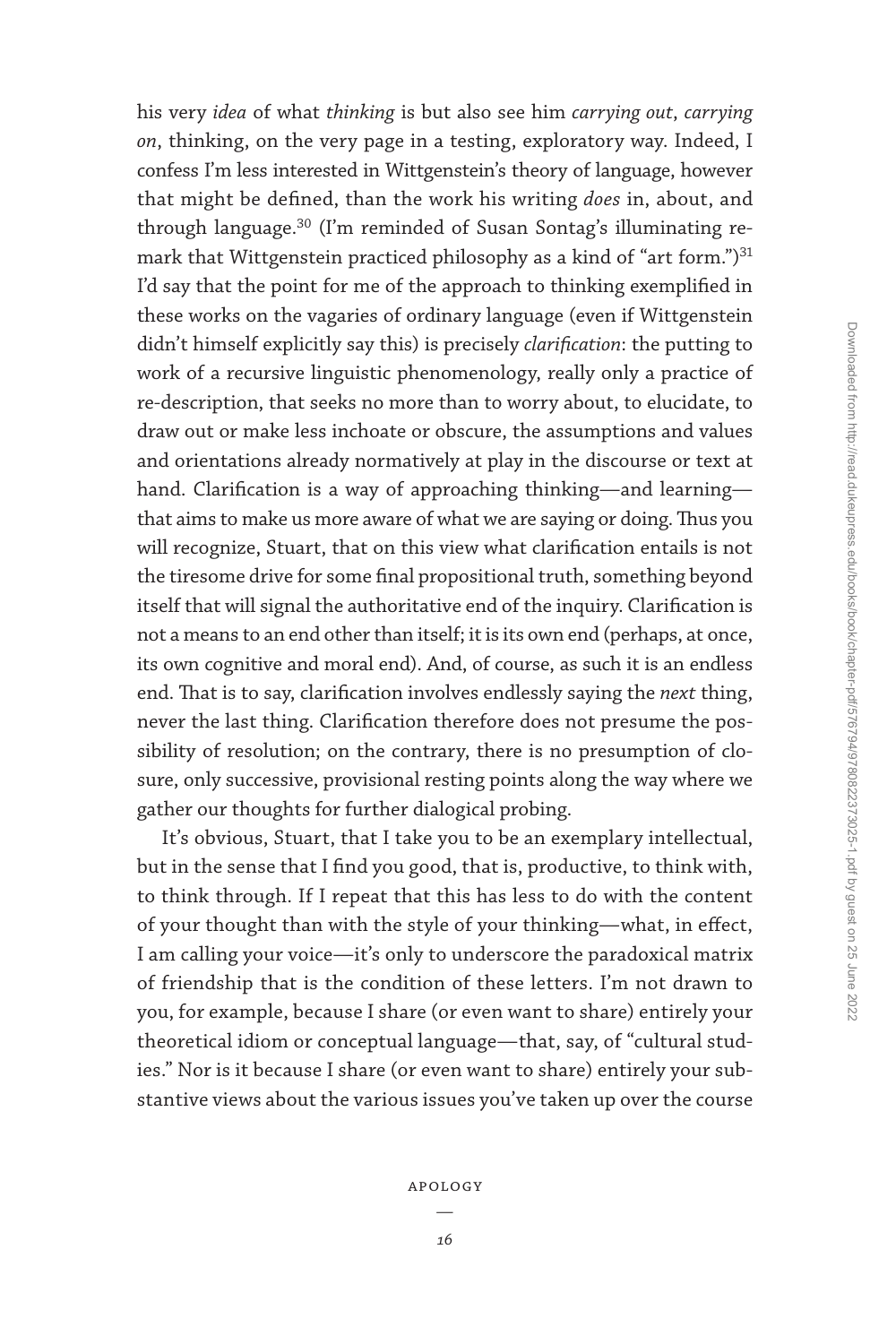of a remarkable intellectual life—those concerning the Left, say, or British politics or the media or diaspora or race or visual art (the list is a long one). To the contrary, there is a sense in which it is precisely because I don't exactly share these, point for point, that there reflexively opens between us a potential hermeneutic space of overlapping difference. This, to my mind, is the space of our intellectual friendship. It is the space of the give-and-take of clarifying dialogue. Note once more that the hermeneutic idiom or figure that presents itself to me, that calls upon me—that summons me—is that of voice. I am, above all, interested in bending my ear to your resonant voice, Stuart. Even as I want to think of you as a responsive listener, I too am aiming to learn a mode of listening to what you have to say, and above all to the way in which you say it. I am aiming, in other words, to learn my own version of what I will shortly call your ethics of receptivity and reciprocal attunement. This, too, perhaps, is part of what it must mean to try to understand the friends we know and admire and honor. Listening, we will see, is the hermeneutic attitude, par excellence, of intellectual friendship. And what listening enables is the work of clarification.

So I'd say that the challenge that intellectual friendship calls us to is a reciprocal clarifying exploration, a process of gradually expanding, enlarging the cognitive circle, the space of intelligibility, that provokes and shelters the ongoing dialogue among friends who are not only personally friendly with each other but also engaged interlocutors. And my wager, Stuart, is that the epistolary form, tentative and provisional and familiar, as it should be, might allow me some dialogical room for just this kind of exercise with you. I should like to think of this gesture as having both Wittgensteinian and Emersonian inflections.<sup>32</sup> And my hope is that by addressing you in this way I can prolong our intellectual friendship.

I'll come back briefly to the matter of friendship in the last of these letters, Stuart, less to say more about it (since I don't know what that *more* could be) than to simply reiterate in other words how much of a gift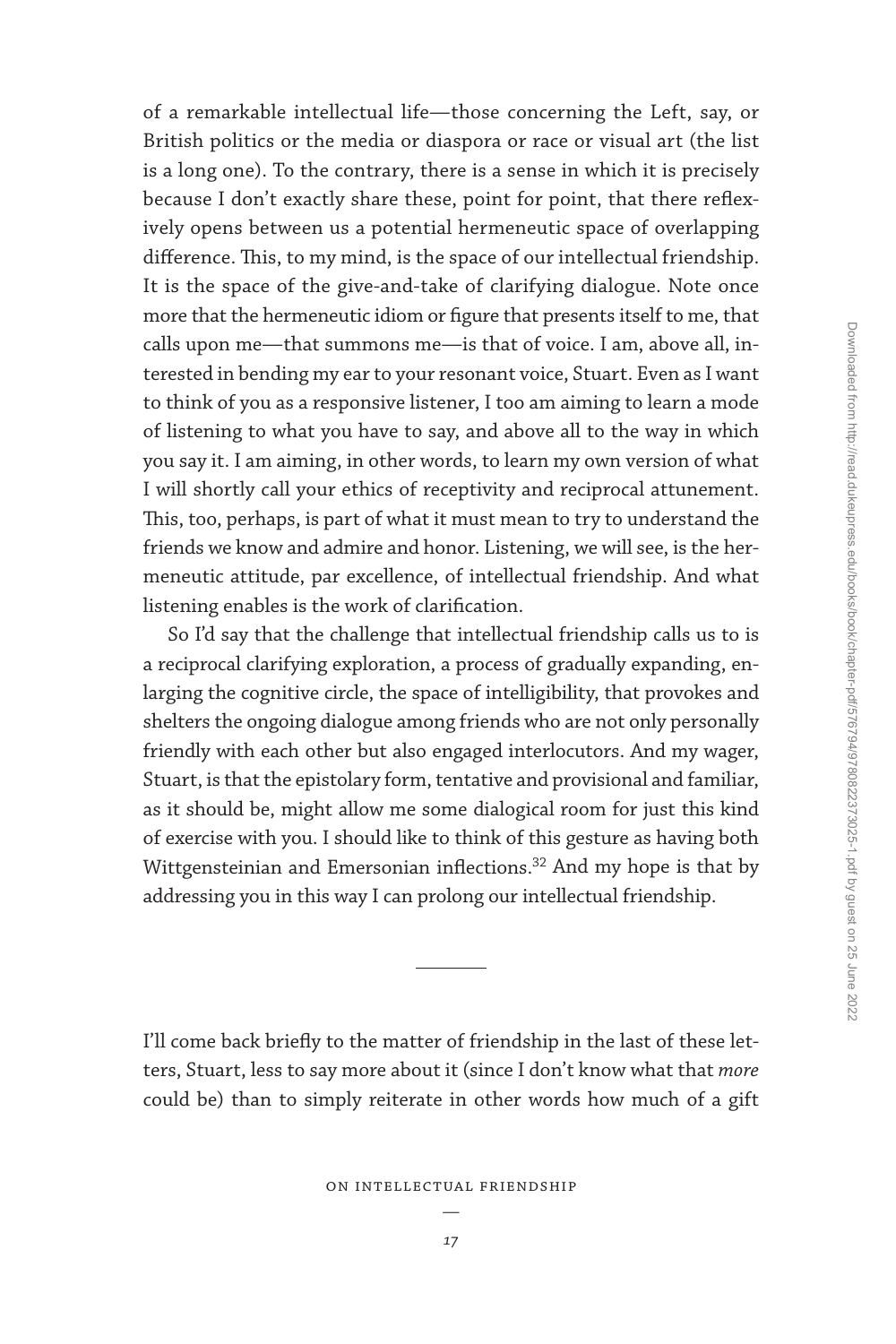ours has been to me. But you can discern, I hope, in what I've already said, why friendship has come to orient the way I think about you and your work. And I hope too that you are persuaded that the letter-form is the most appropriate for my address to you. Still, Stuart, I might as well admit that I'm well aware that in speaking to you in this fashion—I mean, in letters meant for publication—I've probably enmeshed myself in a paradox of sorts. Personal letters are principally a private form, clearly. They enact a distinctive intimacy and familiarity. They constitute their own world, without need for justification. But here I am addressing you with the full intention of exposing aspects of our friendship to a wider public—experimentally, it's true, but not innocent for that fact. I'm formally facing you, speaking to you, with my back turned to my readers. And yet I'm tacitly speaking to my readers too. Or else, I'm actually speaking to them in fictively speaking to you. I want to maintain this charade, though, if you don't mind, Stuart, because as I've already suggested, it helps me formulate more comfortably what I want to talk to you about, and how. So it may be helpful at this point, if only as a way of trying to mitigate this unavoidable conundrum, to forecast briefly what I aim to do in the letters that follow. This will allow me at least to orient you (and my potential readers) to the itinerary I aim to pursue.

To begin with, Stuart, I've decided to write you a series of separate letters rather than several installments of a single, interminable one. This is largely because although the letters are all interconnected I don't want to lose a sense of thematic variation between the different ones they each do slightly different clarifying work for me. In the letter that follows this one, I will try to evoke for you both what I think is important in general about considering voice as a conceptual register, and how I think an ethos of style is disclosed in the singularity of your intellectual voice. I am going to dwell awhile on some of the virtues—principally dialogical virtues—that voice suggests against the hegemony of vision as the noblest of the senses and the exemplary model of reason and knowledge. In this respect, the work of Adriana Cavarero will be especially helpful to me because she wonderfully captures how voice subtends an ethical stance that I find in you. $33$  In that letter, too, I will say a bit more than I have been able to do here about what, hermeneutically,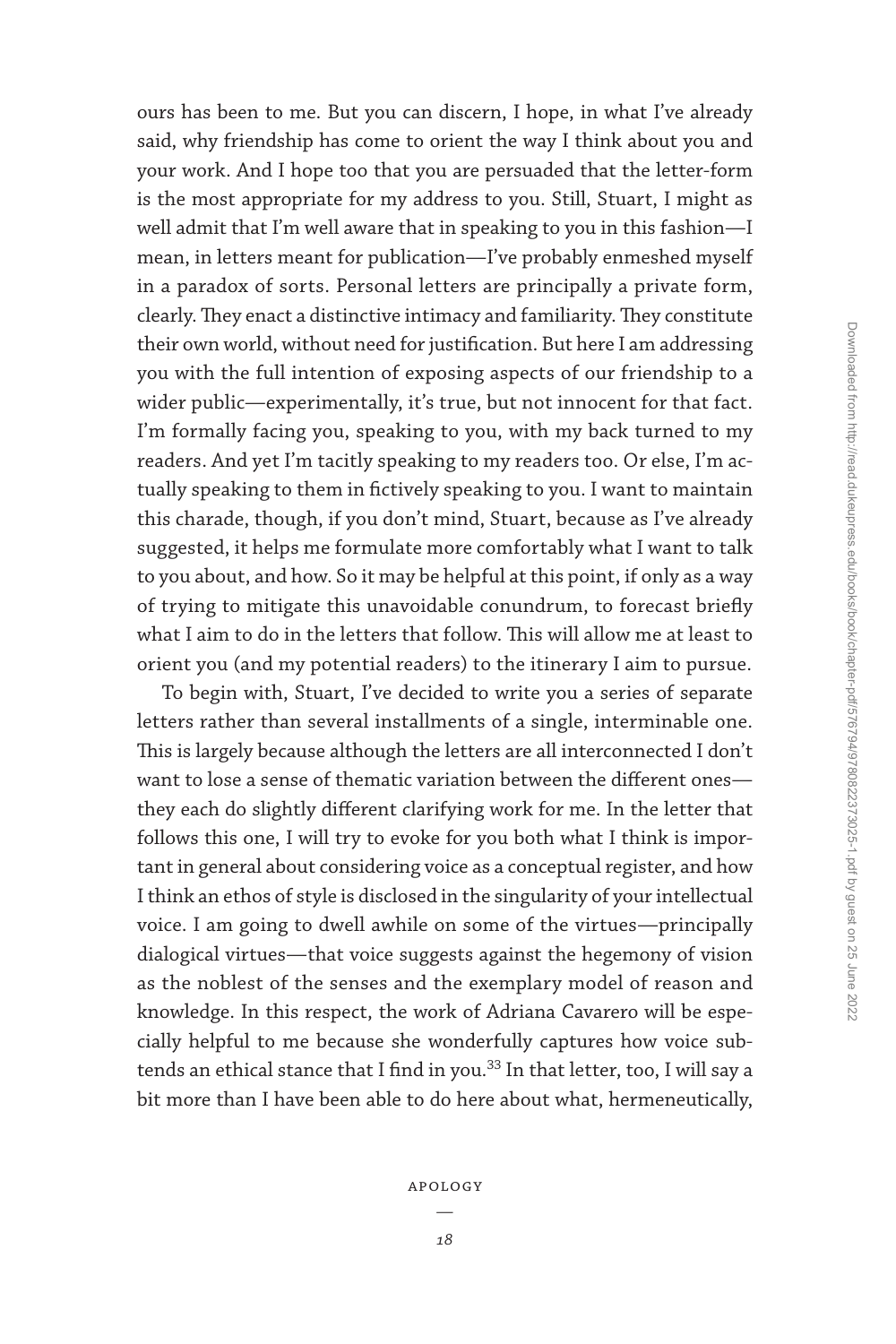I'm trying to do with you, and in particular why *listening* is so integral to the process of clarification and elucidation as I understand them. If speaking is the expressive activity articulated in the register of voice, listening is the receptive attitude that corresponds to it. Leaning especially on some instructive work by Gemma Fiumara and David Levin, I am going to suggest that you, Stuart, were a "listening self"—perhaps as much as, sometimes more than, a critical one.<sup>34</sup> This contrast between a listening self and a critical self, no more than a heuristic, really, no more than a rough guide, will help me draw out both your doubts about some aspects of the practice of critique and the thoughtful dialogical bearing toward others you cultivated. Moreover, a large part of what friendship entails, I believe, is precisely this: learning to learn how to listen.

The two letters that follow that one have perhaps a slightly different tone and character than the first two. In them I take up aspects of your theoretical work and try to connect them to what I'm saying about voice and style—in the first instance, "contingency"; in the second, "identity." Why these two, you may well ask; after all, there are plenty of potential candidates to choose from. True enough. However, I will suggest that these—contingency and identity—were distinctly aspects of your theoretical preoccupation, that, in some way, they *belonged* to you. They were not merely elements of method or external objects of analysis; they were *exemplary* aspects of your *mode* or *style* of intellectual being. They were precritical, you might say: you seemed to know them *before* you had a conceptual language to give them theoretical definition and rhetorical-political force. You *lived* them—contingency and identity in a manner of speaking. And once you had that formal idiom within your mastery, your attention to them always *sounded* natural, organic, as though *as concepts* they were made for you, speaking as you often did as much *of* them as *through* them. You will see then, Stuart, that in neither case am I very interested directly in your *theory*—your theory of contingency or your theory of identity. Indeed, throughout these letters I am not really interested in your theory of *anything*. As I've already hinted, and as I will repeat in one way or another throughout these letters, what is most compelling to me about you is precisely *not* the conceptual substance of any theory you've held of anything. What is compelling to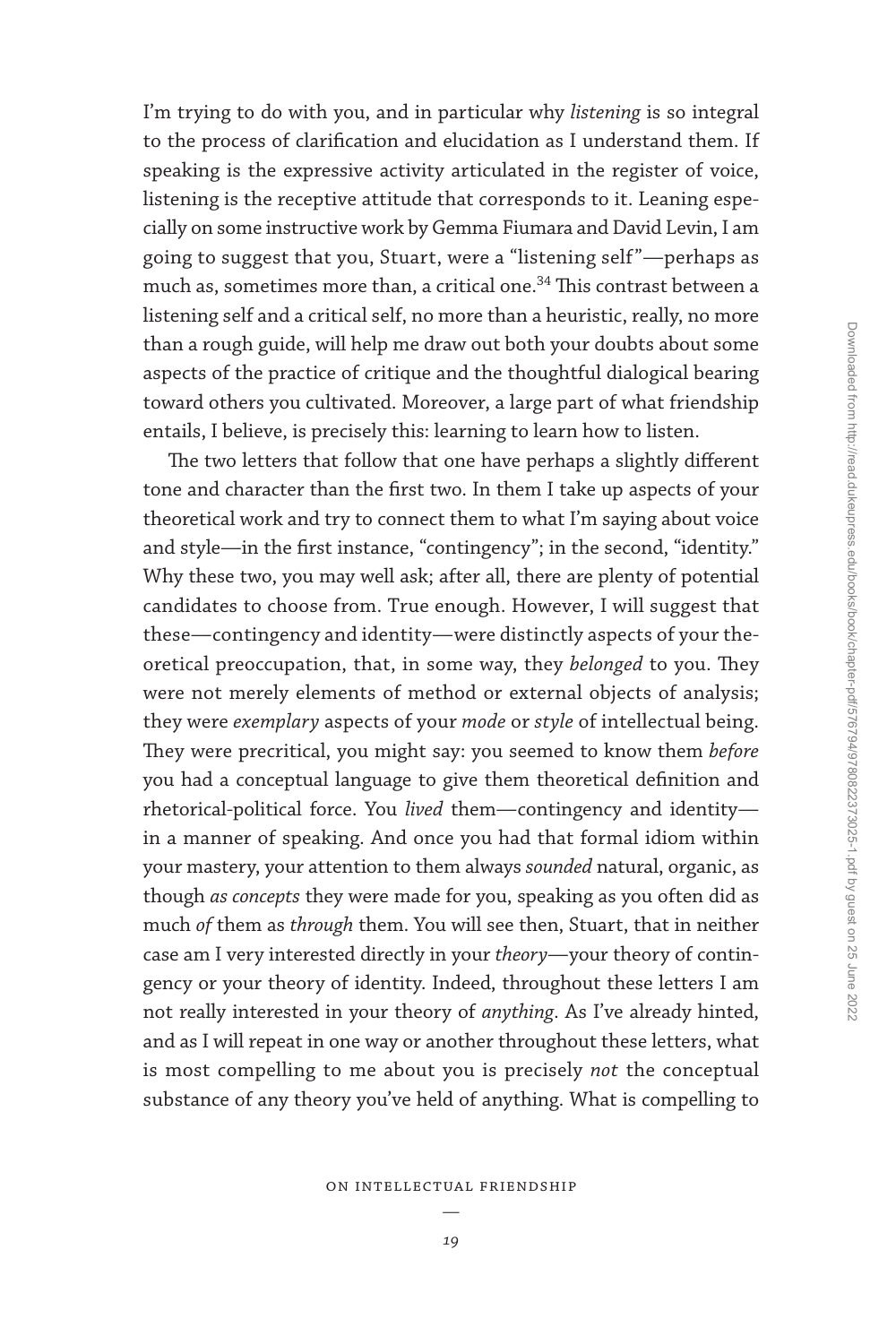me is your style of thinking and the ethos that animated and drove that style of always "going on" thinking.

At the same time, part of what makes contingency and identity especially intriguing for me to think with and through you is that they are concepts with a certain ambiguity built into them. What they do as concepts depends on how they are being put to work, and to what ends. Both should be on the list of W. B. Gallie's "essentially contested concepts.["35](#page--1-0) But what I mean is something more specific, Stuart, something that orients us toward the connection and difference between us. Take the idea of contingency, for example. As we will see, you would maintain that contingency was your way of thinking determinations without a closed form of determinism. In a certain sense, Stuart, contingency was a way of freeing yourself from the intolerable conceit that Marxism (or dominant versions of it, anyway) guaranteed a direction and an outcome for politics. Most people would read your commitment to contingency along these lines, and they would of course be right. But I believe that there is another aspect of the idea of contingency, one that you were very much aware of, though to my knowledge it was never emphasized in your work, and one to which, as you know, I have been very much drawn to. This is an idea of contingency as comprehending what cannot be entirely known in advance about the course of an initiated action, the risks and collisions to which they are vulnerable, and therefore the unintended consequences they potentially suffer. This is less the dimension of contingency that speaks to the autonomy of agency than the dimension of it that comprehends tragedy. You place the emphasis along one vector of understanding, me along the other. You will see something similar where the question of identity is concerned—how in your accounts the emphasis is often (though not always) more on what we can *make* of ourselves with what we have found, whereas in my accounts the emphasis often falls on how what we have *found* of ourselves shapes or constrains what we can make. These are differences that I find intriguing.

In the fourth letter, the penultimate one, Stuart, I promise, I come at last to trying to elaborate and clarify something about the ethics that seasons your dialogical style, your voice. To my mind, generosity is the name of the virtue that most comports with your ethics. But it is a gen-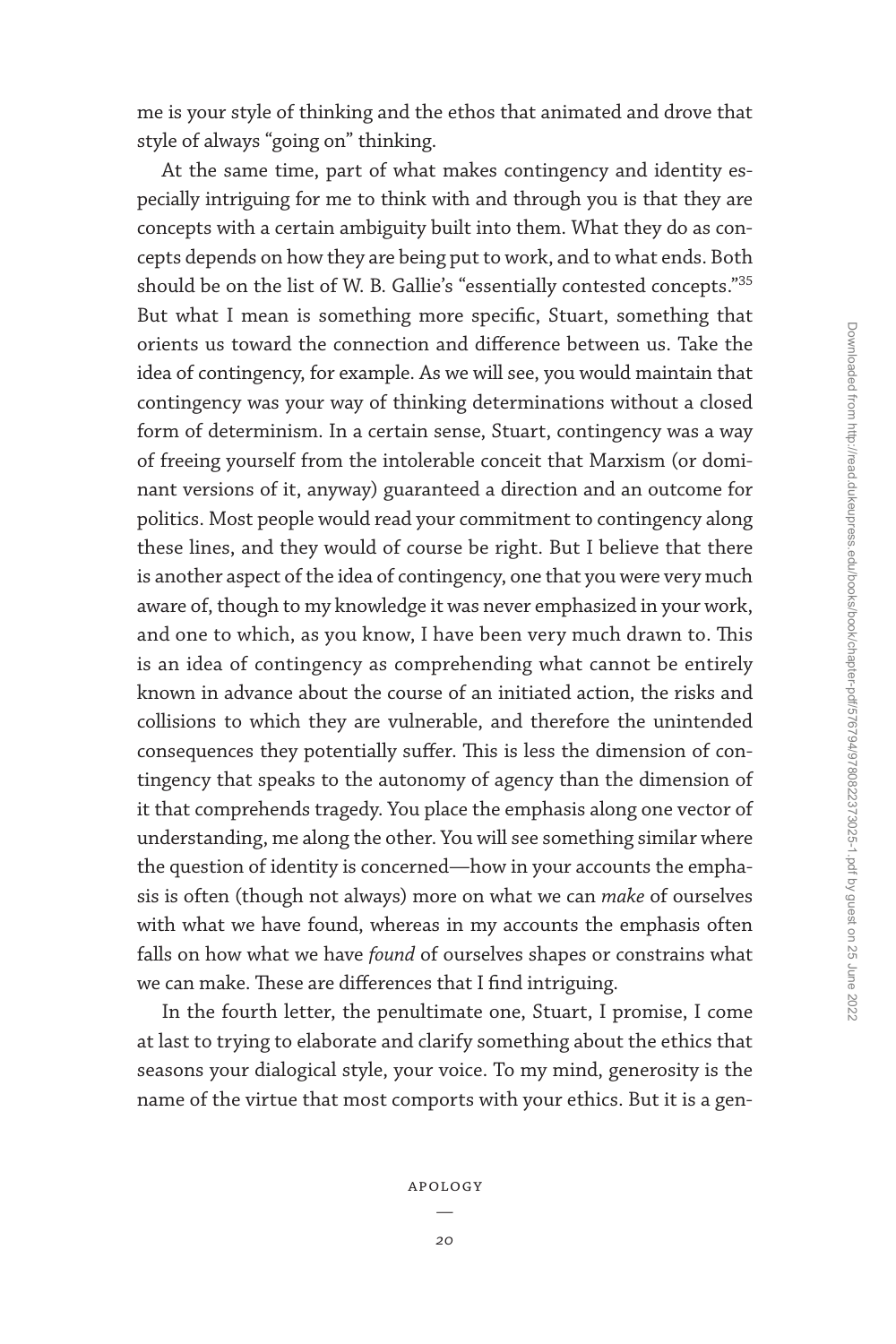erosity of a very special sort, one that, borrowing from the work of Romand Coles, I will call "receptive generosity.["36](#page--1-0) You will see, Stuart, that Coles has offered a suggestive reorientation of the conventional profile of the virtue of generosity, urging us to recognize a conjoined relationship between *giving* and *receiving*. On his view, receptive generosity is the ethical stance of someone for whom the act of giving and the act of receiving are not divorced from each other but are sides of the same coin, dimensions of the same dense gesture of generosity. Receptive generosity is a mode of giving that is at the same time a mode of receiving or, to render it in the register of voice, a mode of speaking that is at once a mode of listening. *This*, I believe, is Stuart Hall's ethics. But here, too, Stuart, I will want to press you a bit in a direction I believe already intimated in your thinking, though not quite, or fully, elaborated in it. Specifically, I want to wonder out loud with you about the role of the idea of "tradition" in figuring the Other whose reception might be at stake in any ethical (and political) relation. It is of course the idea of "culture" and not "tradition" that has animated your way of thinking difference in a historical and political frame. Indeed, some of your admirers might suggest that your ethical stance was antipathetic toward the idea of a tradition—given the supposedly conservative connotations that seem to stick to it. But again, considering you from the angles that preoccupy me, I think this would be too hasty a conclusion to draw about you and your intellectual style. In this letter I will wonder whether a conception of a tradition borrowed from the work of Alasdair MacIntyre mightn't indeed comport with your intuitions about the work of identity and difference, and deepen the scope of the receptive generosity we already discern in your ethics.

I close, following that, with a short, and finally *final*, letter of farewell in which I return fleetingly to some of the matters of friendship with which I began.

This is the arc of my epistolary preoccupations here, Stuart. My hope in all this is not to burden you further than I already have over the years with my constant questions, but, rather, to speak *with* you once more